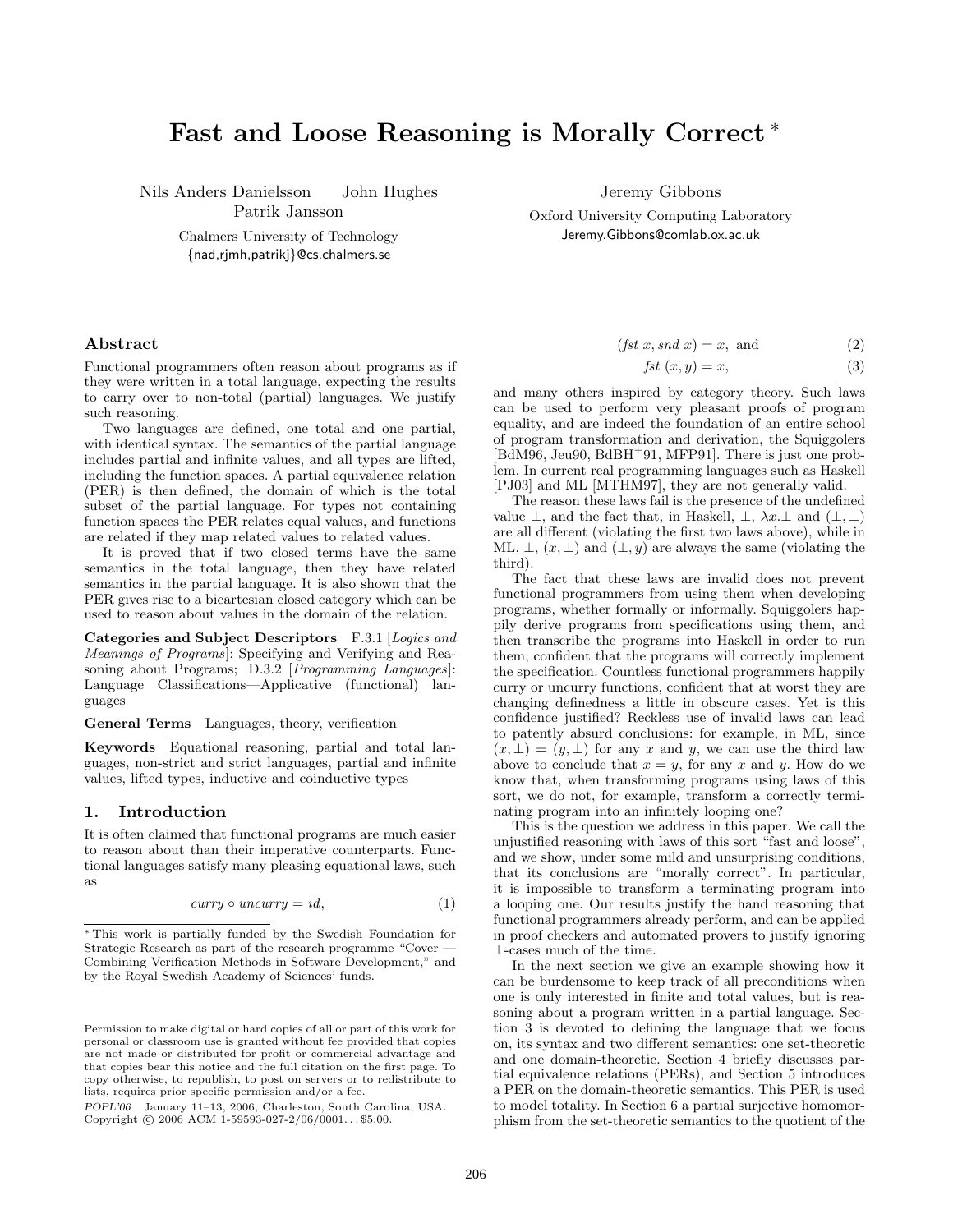domain-theoretic semantics given by the PER is exhibited, and in Section 7 we use this homomorphism to prove our main result: fast and loose reasoning is morally correct. Section 8 provides a more abstract result, showing how the PER gives rise to a category with many nice properties which can be used to reason about programs. We go back to our earlier example and show how it fits in with the theory in Section 9. We also exhibit another example where reasoning directly about the domain-theoretic semantics of a program may be preferable (Section 10). Section 11 recasts the theory for a strict language, Section 12 discusses related work, and Section 13 concludes with a discussion of the results and possible future extensions of the theory.

Most proofs needed for the development below are only sketched; full proofs are available from Danielsson's web page [Dan05].

#### **2. Propagating preconditions**

Let us begin with an example. Say that we need to prove that the function map  $(\lambda x \cdot y + x) \circ$  reverse ::  $[Nat] \rightarrow [Nat]$ has a left inverse reverse ∘ map  $(\lambda x.x - y)$ . (All code in this section uses Haskell-like syntax.) In a total language we would do it more or less like this:

$$
(reverse \circ map \ (\lambda x.x - y)) \circ (map \ (\lambda x.y + x) \circ reverse)
$$

$$
= \{ map \ f \circ map \ g = map \ (f \circ g), \ \circ \ \text{associative} \}
$$
\n
$$
reverse \circ map \ ((\lambda x.x - y) \circ (\lambda x.y + x)) \circ reverse
$$

 $= \{(\lambda x.x - y) \circ (\lambda x.y + x) = id\}$ 

reverse ◦ map id ◦ reverse

 $= \{map \ id = id \}$ 

reverse ◦ id ◦ reverse

- $= \{id \circ f = f, \circ \text{associative}\}\$ reverse ◦ reverse
- $= \{reverse \circ reverse = id\}$ id.

Note the lemmas used for the proof, especially

$$
(\lambda x \cdot x - y) \circ (\lambda x \cdot y + x) = id, \text{ and } (4)
$$

$$
reverse \circ reverse = id. \tag{5}
$$

Consider now the task of repeating this proof in the context of some language based on partial functions, such as Haskell. To be concrete, let us assume that the natural number data type Nat is defined in the usual way,

$$
\mathbf{data}\; Nat = Zero \; | \; Succ\; Nat. \tag{6}
$$

Note that this type contains many properly partial values that do not correspond to any natural number, and also a total but infinite value. Let us also assume that  $(+)$  and  $(-)$ are defined by

$$
(+) = fold Succ, \text{ and } (7)
$$

$$
(-) = fold pred,
$$
 (8)

where fold ::  $(a \rightarrow a) \rightarrow a \rightarrow Nat \rightarrow a$  is the fold over natural numbers (fold  $s \, z \, n$  replaces all occurrences of  $Succ$ in *n* with *s*, and Zero with *z*), and pred :: Nat  $\rightarrow$  Nat is the predecessor function with *pred Zero* = Zero. The other functions and types are all standard [PJ03]; this implies that the list type also contains properly partial and infinite values.

Given these definitions the property proved above is no longer true. The proof breaks down in various places. More to the point, both lemmas  $(4)$  and  $(5)$  fail, and they fail due to both properly partial values, since

$$
(Succ Zero + Succ \perp) - Succ Zero = \perp \neq Succ \perp \text{ and } (9)
$$

reverse (reverse  $(Zero : \bot) = \bot \neq Zero : \bot$ , (10)

and infinite values, since

$$
(fix \; Succ + Zero) - fix \; Succ = \bot \neq Zero \; and \qquad (11)
$$

reverse (reverse (repeat Zero)) = 
$$
\perp \neq
$$
 repeat Zero. (12)

(Here  $fix$  is the fixpoint combinator, i.e.  $fix$  Succ is the "infinite" lazy natural number. The application repeat x yields an infinite list containing only x.) Note that  $id \circ f = f$ also fails, since we have lifted function spaces and  $id \circ \bot$  $\lambda x.\perp \neq \perp$ , but that does not affect this example since reverse  $\neq \bot$ .

These problems are not surprising; they are the price you pay for partiality. Values that are properly partial and/or infinite have different properties than their total, finite counterparts. A reasonable solution is to stay in the partial language but restrict our inputs to total, finite values.

Let us see what the proof looks like then. We have to  $\eta$ expand our property, and assume that  $xs::[Nat]$  is a total, finite list and that  $y$  :: Nat is a total, finite natural number. (Note the terminology used here: if a list is said to be total, then all elements in the list are assumed to be total as well, and similarly for finite values. The concepts of totality and finiteness are discussed in more detail in Sections 5 and 9, respectively.) We get

$$
((reverse \circ map (\lambda x.x - y))
$$
  
 
$$
\circ (map (\lambda x.y + x) \circ reverse)) xs
$$

$$
= \{ \text{map } f \circ \text{map } g = \text{map } (f \circ g), \text{ definition of } \circ \}
$$

reverse  $(\text{map } ((\lambda x.x - y) \circ (\lambda x.y + x))$  (reverse xs))

$$
\int \begin{array}{c} \bullet \ map \ f \ xs = \ map \ g \ xs \ \text{if} \ xs \ \text{is} \ \text{total} \ \text{and} \ \ f \ x = g \ x \\ \text{for all total} \ x, \\ \bullet \ \ \text{reverse} \ \text{is} \ \text{total} \ \ \text{finite} \ \text{if} \ \ \text{rs} \ \text{is} \end{array}
$$

=  $\mathbf{I}$ • *reverse xs* is total, finite if xs is, •  $((\lambda x.x - y) \circ (\lambda x.y + x)) x = id x$  for total x and total, finite y  $\int$ 

reverse (map id (reverse xs))

$$
= \{map\ id = id\}
$$

reverse (id (reverse xs))

$$
= \{ \text{definition of } id \}
$$

reverse (reverse xs)

 $=$  {reverse (reverse xs) = xs for total, finite xs} xs.

Comparing to the previous proof we see that all steps are more or less identical, using similar lemmas, except for the second step, where two new lemmas are required. How did that step become so unwieldy? The problem is that, although we know that  $(\lambda x.x-y) \circ (\lambda x.y+x) = id$  given total input, and also that xs only contains total natural numbers, we have to manually *propagate* this precondition through reverse and map.

One view of the problem is that the type system used is too weak. If there were a type for total, finite natural numbers, and similarly for lists, then the propagation would be handled by the types of reverse and map. The imaginary total language used for the first proof effectively has such a type system.

On the other hand, note that the two versions of the program are written using identical syntax, and the semantic rules for the total language and the partial language are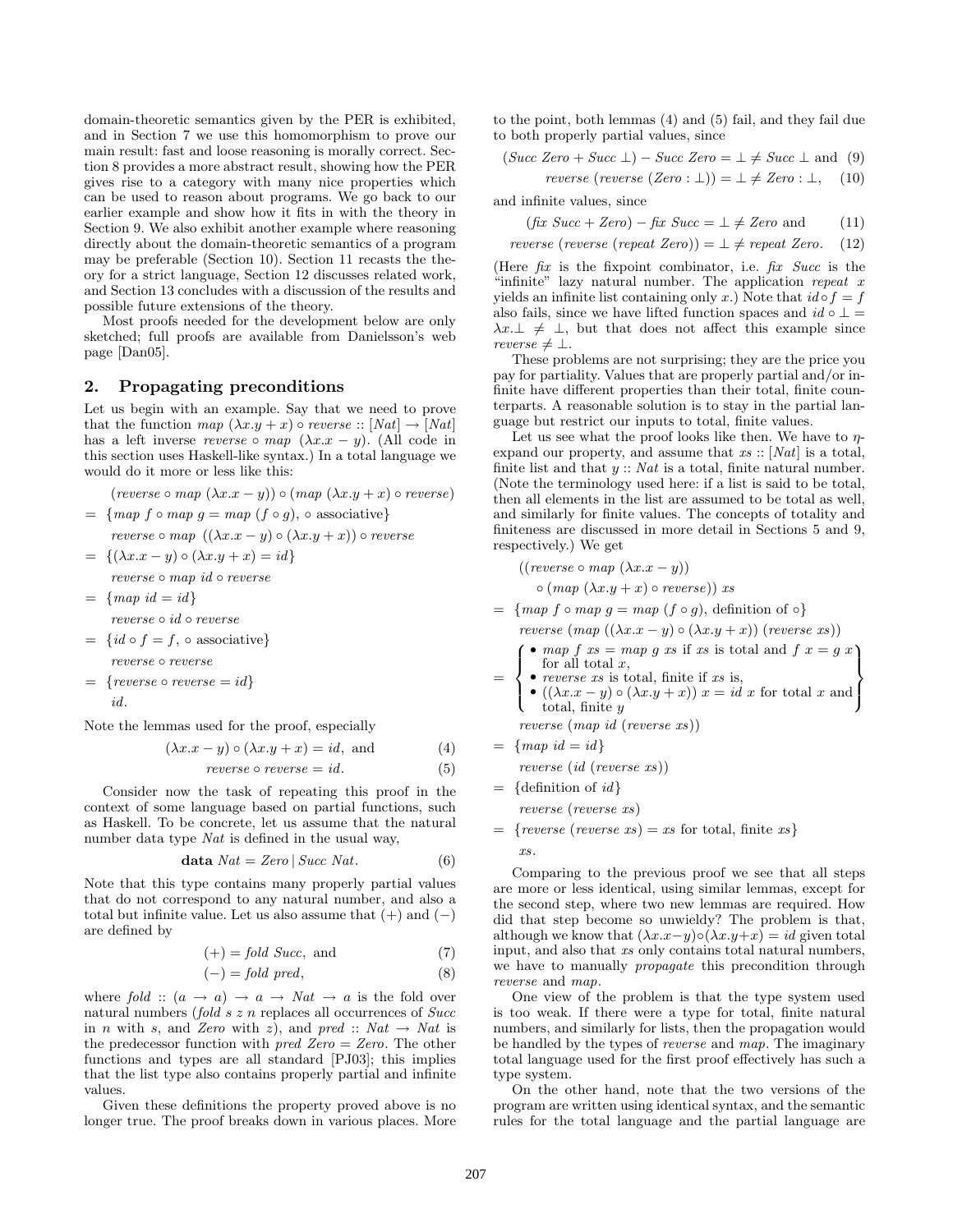probably more or less identical when only total, finite (or even total, infinite) values are considered. Does not this imply that we can get the second result above, with all preconditions, by using the first proof? The answer is yes, with a little extra effort, and proving this is what many of the sections below will be devoted to. In Section 9 we come back to this example and spell out in full detail what "a little extra effort" boils down to in this case.

# **3. Language**

This section defines the main language discussed in the text. It is a strongly typed, monomorphic functional language with recursive (polynomial) types and their corresponding fold and unfold operators. Having only folds and unfolds is not a serious limitation; it is e.g. easy to implement primitive recursion over lists or natural numbers inside the language.

Since we want our results to be applicable to reasoning about Haskell programs we include the explicit strictness operator seq, which forces us to have lifted function spaces in the domain-theoretic semantics given below. The semantics of seq is defined in Figure 6. We discuss the most important differences between Haskell and this language in Section 13.

#### **3.1 Static semantics**

The term syntax of the language,  $\mathcal{L}_1$ , is inductively defined by

$$
t ::= x | t_1 t_2 | \lambda x. t
$$
  
\n
$$
|seq | \star
$$
  
\n
$$
|(.)| \text{fst} | \text{snd}
$$
  
\n
$$
| \text{in} | \text{inr} | \text{case}
$$
  
\n
$$
| \text{in}_{\mu F} | \text{out}_{\mu F} | \text{in}_{\nu F} | \text{out}_{\nu F} | \text{fold}_{F} | \text{unfold}_{F}.
$$
  
\n(13)

The pairing function  $($ ,  $)$  can be used in a distrix style, as in  $(t_1, t_2)$ . The type syntax is defined by

$$
\sigma, \tau, \gamma ::= \sigma \to \tau \, | \, \sigma \times \tau \, | \, \sigma + \tau \, | \, 1 \, | \, \mu F \, | \, \nu F \tag{14}
$$

and

$$
F, G ::= Id | K_{\sigma} | F \times G | F + G. \tag{15}
$$

The letters  $F$  and  $G$  range over functors;  $Id$  is the identity functor and  $K_{\sigma}$  is the constant functor with  $K_{\sigma} \tau = \sigma$  (informally). The types  $\mu F$  and  $\nu F$  are inductive and coinductive types, respectively. As an example, in the set-theoretic semantics introduced below  $\mu(K_1+Id)$  represents finite natural numbers, and  $\nu(K_1 + Id)$  represents natural numbers extended with infinity. The type constructor  $\rightarrow$  is sometimes used right associatively, without explicit parentheses.

In order to discuss general recursion we define the language  $\mathcal{L}_2$  to be  $\mathcal{L}_1$  extended with

$$
t ::= \dots | \text{fix.} \tag{16}
$$

However, whenever fix is not explicitly mentioned, the language discussed is  $\mathcal{L}_1$  (or the restriction  $\mathcal{L}_1'$  of  $\mathcal{L}_1$  introduced below).

We only consider well-typed terms according to the typing rules in Figure 1. To ease the presentation we also introduce some syntactic sugar for terms and types, see Figures 2 and 3.

#### **3.2 Dynamic semantics**

Before we define the semantics of the languages we need to introduce some notation. We will use both sets and

| $\Gamma(x) = \sigma$                                                                                                                             | $\Gamma[x \mapsto \sigma] \vdash t : \tau$                                     |
|--------------------------------------------------------------------------------------------------------------------------------------------------|--------------------------------------------------------------------------------|
| $\Gamma \vdash x : \sigma$                                                                                                                       | $\Gamma \vdash \lambda x.t : \sigma \rightarrow \tau$                          |
| $\Gamma \vdash t_1 : \sigma \rightarrow \tau \quad \Gamma \vdash t_2 : \sigma$                                                                   |                                                                                |
| $\Gamma \vdash t_1 t_2 : \tau$                                                                                                                   |                                                                                |
| $\Gamma \vdash$ seq : $\sigma \rightarrow \tau \rightarrow \tau$                                                                                 | $\Gamma \vdash$ fix : $(\sigma \rightarrow \sigma) \rightarrow \sigma$         |
| $\Gamma \vdash \star : 1$                                                                                                                        | $\Gamma \vdash (,) : \sigma \rightarrow \tau \rightarrow (\sigma \times \tau)$ |
| $\Gamma \vdash \mathsf{fst} : (\sigma \times \tau) \to \sigma$                                                                                   | $\Gamma \vdash \mathsf{snd} : (\sigma \times \tau) \rightarrow \tau$           |
| $\Gamma$ $\vdash$ inl : $\sigma \rightarrow (\sigma + \tau)$                                                                                     | $\Gamma \vdash \mathsf{inr} : \tau \to (\sigma + \tau)$                        |
| $\Gamma \vdash \mathsf{case} : (\sigma + \tau) \rightarrow (\sigma \rightarrow \gamma) \rightarrow (\tau \rightarrow \gamma) \rightarrow \gamma$ |                                                                                |
| $\Gamma \vdash \mathsf{in}_{\mu F} : F \mu F \to \mu F$                                                                                          | $\Gamma\vdash \mathsf{out}_{\mu F}:\mu F\to F\ \mu F$                          |
| $\Gamma \vdash \text{in}_{\nu F}: F \nu F \rightarrow \nu F$                                                                                     | $\Gamma\vdash \mathsf{out}_{{\nu} F}: {\nu} F\to F\ {\nu} F$                   |
| $\Gamma\vdash \mathsf{fold}_F:(F\sigma\to\sigma)\to\mu F\to\sigma$                                                                               |                                                                                |
| $\Gamma \vdash$ unfold $F : (\sigma \rightarrow F \sigma) \rightarrow \sigma \rightarrow \nu F$                                                  |                                                                                |

**Figure 1:** Typing rules for  $\mathcal{L}_1$  and  $\mathcal{L}_2$ .

$$
\circ \mapsto \lambda f g x.f (g x)
$$
  
\n
$$
Id \mapsto \lambda f x.f x
$$
  
\n
$$
K_{\sigma} \mapsto \lambda f x.x
$$
  
\n
$$
F \times G \mapsto \lambda f x.\text{seq } x (F f (\text{fst } x), G f (\text{snd } x))
$$
  
\n
$$
F + G \mapsto \lambda f x.\text{case } x (\text{inl } \circ F f) (\text{inr } \circ G f)
$$

**Figure 2:** Syntactic sugar for terms.

$$
Id \sigma \mapsto \sigma
$$
  
\n
$$
K_{\tau} \sigma \mapsto \tau
$$
  
\n
$$
(F \times G) \sigma \mapsto F \sigma \times G \sigma
$$
  
\n
$$
(F + G) \sigma \mapsto F \sigma + G \sigma
$$



pointed  $\omega$ -complete partial orders (CPOs). For CPOs  $\cdot_+$  is the lifting operator, and  $\langle \cdot \rightarrow \cdot \rangle$  is the continuous function space constructor. Furthermore, for both sets and CPOs,  $\times$ is cartesian product, and  $+$  is separated sum;  $A+B$  contains elements of the form  $inl(a)$  with  $a \in A$  and  $inr(b)$  with  $b \in B$ . The one-point set/CPO is denoted by 1, with  $\star$  as the only element. The constructor for the (set- or domaintheoretic) semantic domain of the recursive type  $T$ , where T is  $\mu F$  or  $\nu F$ , is denoted by  $in_T$ , and the corresponding destructor is denoted by  $out_T$  (often with omitted indices). For more details about in and out, see below. Since we use lifted function spaces, we use special notation for lifted function application,

$$
f@x = \begin{cases} \bot, & f = \bot, \\ f x, & \text{otherwise.} \end{cases}
$$
 (17)

(This operator is left associative with the same precedence as ordinary function application.) Many functions used on the meta-level are not lifted, though, so @ is not used very much below. Finally note that we are a little sloppy, in that we do not write out liftings explicitly; we write  $(x, y)$  for a non-bottom element of  $(A \times B)_{\perp}$ , for instance.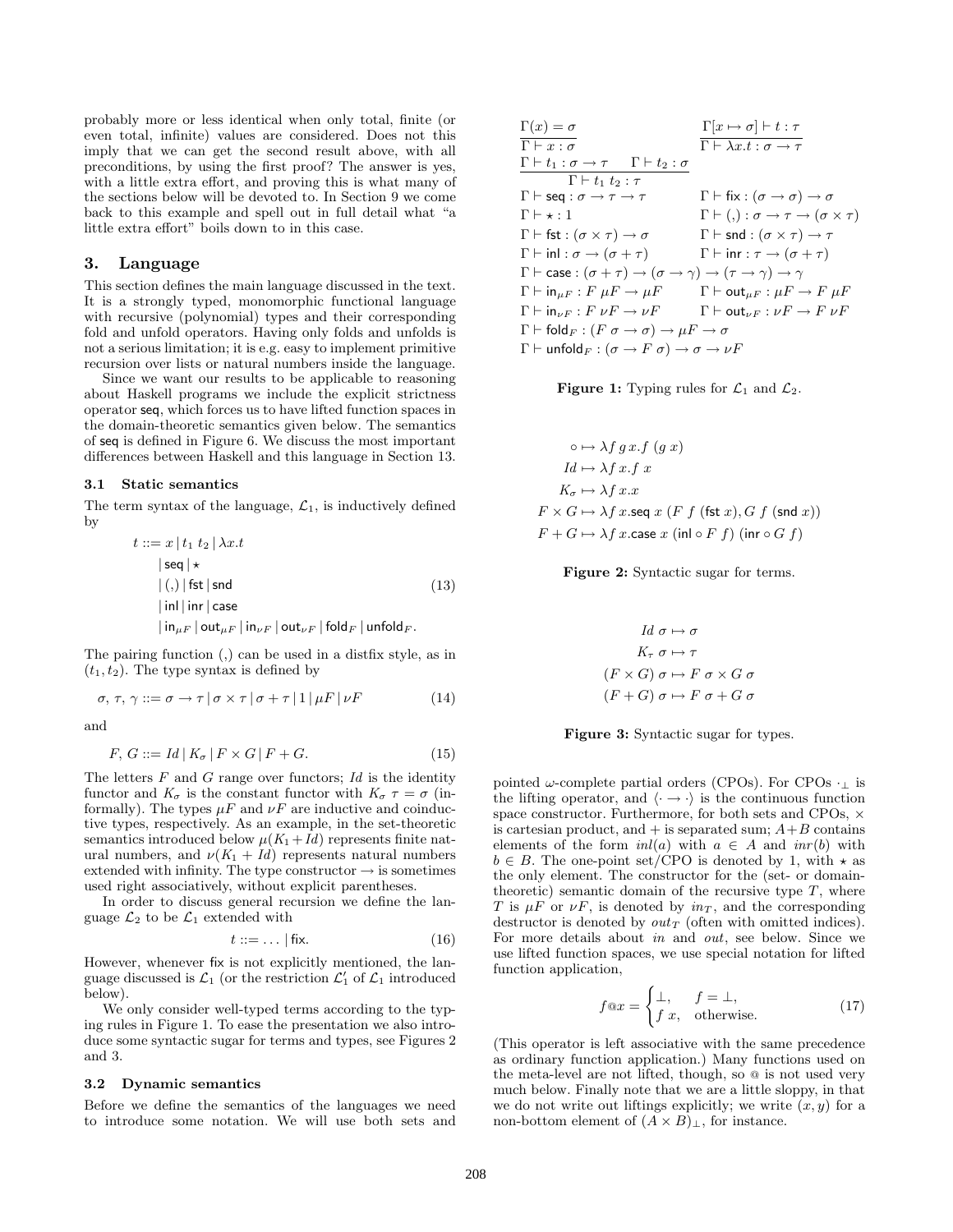Now, two different denotational semantics are defined for the languages introduced above, one domain-theoretic  $(\lceil \cdot \rceil)$ and one set-theoretic  $(\langle\!\langle \cdot \rangle\!\rangle)$ . (Note that when t is closed we sometimes use  $\llbracket t \rrbracket$  as a shorthand for  $\llbracket t \rrbracket \rho$ , and similarly for  $\langle \cdot \rangle$ .) The domain-theoretic semantics is modelled on languages like Haskell and can handle general recursion. The set-theoretic semantics is modelled on total languages and is only defined for terms in  $\mathcal{L}_1$ . In Section 7 we will show how results obtained using the set-theoretic semantics can be transformed into results on the domain-theoretic side.

The semantic domains for all types are defined in Figure 4. We define the semantics of recursive types by appealing to category-theoretic work [BdM96, FM91]. For instance, the set-theoretic semantic domain of  $\mu F$  is the codomain of the initial object in  $F\text{-Alg}(\mathsf{SET})$ . Here  $\mathsf{SET}$  is the category of sets and total functions, and  $F\text{-Alg}(\mathsf{SET})$  is the category of  $F$ -algebras (in  $SET$ ) and homomorphisms between them. The initial object, which is known to exist given our limitations on F, is a function  $in_{\mu F} \in \langle F \mu F \to \mu F \rangle$ . The inverse of  $in_{HF}$  exists and, as noted above, is denoted by  $out_{HF}$ . Initiality of  $in_{\mu F}$  implies that for any function  $f \in \langle F \sigma \to \sigma \rangle$ there is a unique function  $fold_F$   $f \in \langle \mu F \to \sigma \rangle$  satisfying the universal property

$$
\forall h \in \langle \mu F \to \sigma \rangle \quad h = fold_F f \iff h \circ in_{\mu F} = f \circ F h. \tag{18}
$$

This is how  $\langle \text{fold}_F \rangle$  is defined. To define  $\langle \text{unfold}_F \rangle$  we go via the final object out<sub>VF</sub> in F-Coalg(SET) (the category of  $F$ -coalgebras) instead. The semantics of all terms are given in Figure 6.

The domain-theoretic semantics lives in the category CPO of CPOs and continuous functions. To define  $\llbracket \mu F \rrbracket$ , the category CPO<sup>⊥</sup> of CPOs and strict continuous functions is also used. We want all types in the domain-theoretic semantics to be lifted (like in Haskell). To model this we lift all functors using L, which is defined in Figure 5.

If we were to define [fold<sub>F</sub>] using the same method as for  $\langle \text{fold}_F \rangle$ , then that would restrict its arguments to be strict functions. An explicit fixpoint is used instead. The construction still satisfies the universal property associated with folds if all functions involved are strict [FM91]. For symmetry we also define  $\llbracket \mathsf{unfold}_F \rrbracket$  using an explicit fixpoint; that does not affect its universality property.

The semantics of fix is, as usual, given by a least fixpoint construction.

We have been a little sloppy above, in that we have not defined the action of the functor  $K_{\sigma}$  on objects. When working in SET we let  $K_{\sigma} A = \langle \sigma \rangle$ , and in CPO and CPO<sub>⊥</sub> we let  $K_{\sigma} A = [\![\sigma]\!]$ . Otherwise the functors have their usual meanings.

#### **4. Partial equivalence relations**

In what follows we will use *partial equivalence relations*, or PERs for short.

A PER on a set  $S$  is a symmetric and transitive binary relation on S. For a PER R on S, and some  $x \in S$  with  $xRx$ , define the *equivalence* class of  $x$  as

$$
[x]_R = \{ y \mid y \in S, xRy \}.
$$
 (19)

(The index  $R$  is omitted below.) Note that the equivalence classes partition dom(R) = { $x \in S | xRx$ }, the *domain* of R. Let  $|R|$  denote the set of equivalence classes of R.

For convenience we will use the notation  ${c}$  for an arbitrary element  $x \in c$ , where c is an equivalence class of some PER  $R \subseteq S^2$ . This definition is of course ambiguous, but the ambiguity disappears in many contexts, including

$$
\begin{aligned} \llbracket \sigma \rightarrow \tau \rrbracket &= \langle \llbracket \sigma \rrbracket \rightarrow \llbracket \tau \rrbracket \rangle_\bot & \langle \sigma \rightarrow \tau \rangle = \langle \sigma \rangle \rightarrow \langle \tau \rangle \\ \llbracket \sigma \times \tau \rrbracket &= \big( \llbracket \sigma \rrbracket \times \llbracket \tau \rrbracket \big)_\bot & \langle \sigma \times \tau \rangle = \langle \sigma \rangle \times \langle \tau \rangle \\ \llbracket \sigma + \tau \rrbracket &= \big( \llbracket \sigma \rrbracket + \llbracket \tau \rrbracket \big)_\bot & \langle \sigma + \tau \rangle = \langle \sigma \rangle + \langle \tau \rangle \\ \llbracket 1 \rrbracket &= 1_\bot & \langle \langle 1 \rangle = 1 \end{aligned}
$$

 $[\![\mu F]\!] = \begin{cases}$  The codomain of the initial object in  $L(F)$ -Alg $(\mathsf{CPO}_{\perp}).$ 

$$
\langle\!\langle \mu F \rangle\!\rangle = \begin{cases} \text{The codomain of the initial object in} \\ F\text{-Alg}(\text{SET}). \end{cases}
$$

 $[\![\nu F]\!] = \begin{cases}$  The domain of the final object in  $L(F)$ -Coalg(CPO).

 $\langle \psi F \rangle$  = { The domain of the final object in F-Coalg(SET).



all those in this paper. For example, given the PER defined in Section 5, we have that  $[inl({c})]$  denotes the same equivalence class no matter which element in  $c$  is chosen.

#### **5. Moral equality**

We will now inductively define a family of PERs  $\sim_{\sigma}$  on the domain-theoretic semantic domains; with  $Rel(\sigma) = \wp([\sigma]^2)$ we will have  $\sim_{\sigma} \in Rel(\sigma)$ . (Here  $\wp(X)$  is the power set of X. The index  $\sigma$  will sometimes be omitted.)

If two values are related by ∼, then we say that they are morally equal. We use moral equality to formalise totality: a value  $x \in \llbracket \sigma \rrbracket$  is said to be *total* iff  $x \in \text{dom}(\sim_{\sigma})$ . The intention is that if  $\sigma$  does not contain function spaces, then we should have  $x \sim_{\sigma} y$  iff x and y are equal, total values. For functions we will have  $f \sim g$  iff f and g map (total) related values to related values.

The definition of totality given here should correspond to basic intuition. Sometimes another definition is used instead, where  $f \in [\![ \sigma \to \tau ]\!]$  is total iff  $f@x = \bot$  implies that  $x = \bot$ . That definition is not suitable for non-strict languages where most semantic domains are not flat. As a simple example, consider [fst]; we will have  $[\![$  fst $]\!] \in \text{dom}(\sim)$ , so  $[\![$  fst $]\!]$  is total according to our definition, but  $[\![\mathsf{fst}]\!] \mathsf{\Omega}(\bot, \bot) = \bot.$ 

Given the family of PERs  $\sim$  we can relate the settheoretic semantic values with the total values of the domain-theoretic semantics; see Sections 6 and 7.

#### **5.1 Non-recursive types**

The PER  $\sim_{\sigma \to \tau}$  is a logical relation, i.e. we have the following definition for function spaces:

$$
f \sim_{\sigma \to \tau} g \Leftrightarrow
$$
  
\n
$$
f \neq \bot \land g \neq \bot \land
$$
  
\n
$$
\forall x, y \in [\![\sigma]\!]. \ x \sim_{\sigma} y \Rightarrow f \text{@} x \sim_{\tau} g \text{@} y.
$$
\n(20)

We need to ensure explicitly that  $f$  and  $g$  are non-bottom because some of the PERs will turn out to have  $\bot \in \text{dom}(\sim)$ or dom( $\sim$ ) =  $\emptyset$ .

Pairs are related if corresponding components are related:

$$
x \sim_{\sigma \times \tau} y \Leftrightarrow \exists x_1, y_1 \in [\![\sigma]\!], x_2, y_2 \in [\![\tau]\!].
$$

$$
x = (x_1, x_2) \land y = (y_1, y_2) \land (21)
$$

$$
x_1 \sim_{\sigma} y_1 \land x_2 \sim_{\tau} y_2.
$$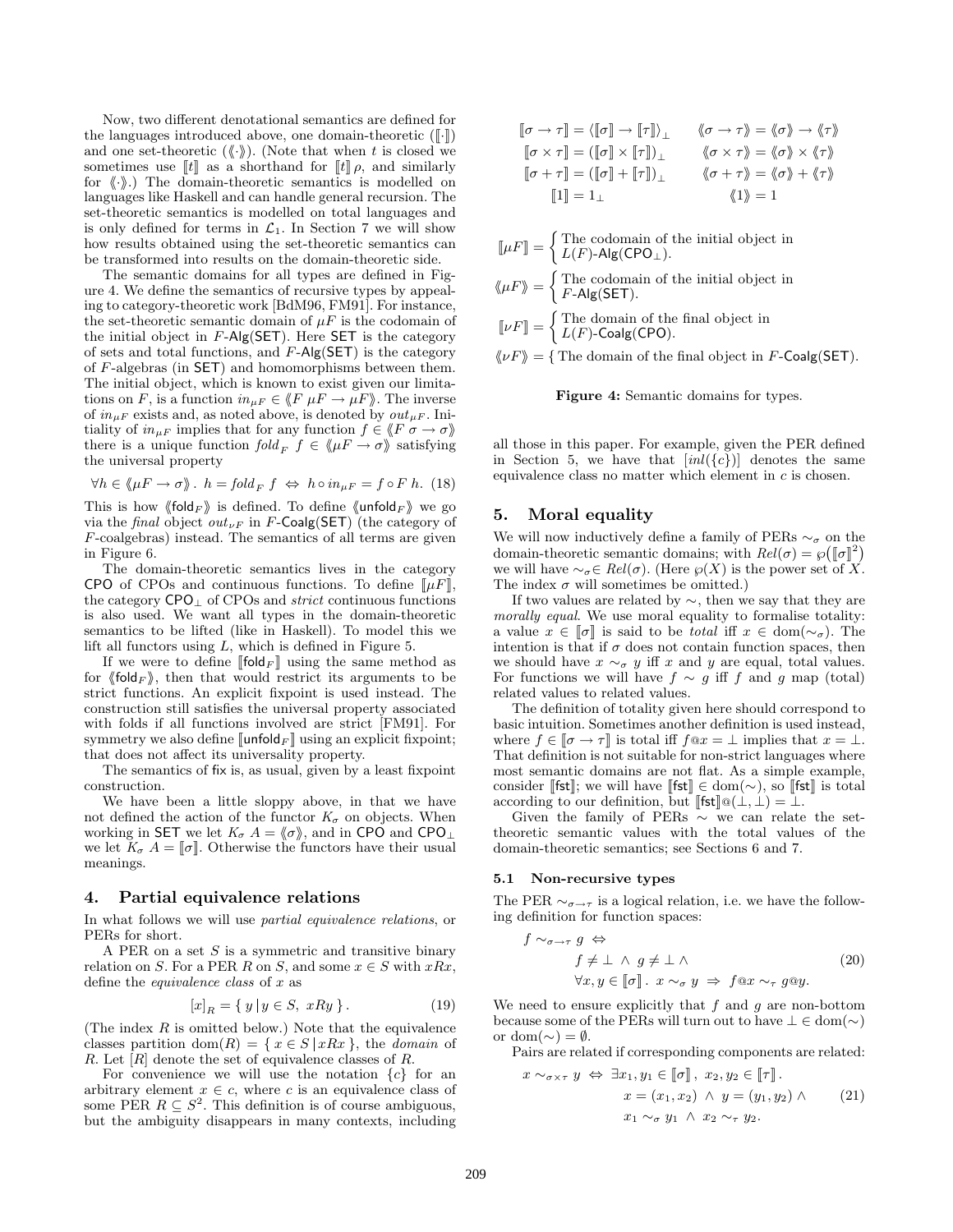$$
L(Id) = Id
$$
  
\n
$$
L(K_{\sigma}) = K_{\sigma}
$$
  
\n
$$
L(F \times G) = (L(F) \times L(G))_{\perp}
$$
  
\n
$$
L(F + G) = (L(F) + L(G))_{\perp}
$$

**Figure 5:** Lifting of functors.

x ρ = ρ(x) x ρ = ρ(x) t1t2 ρ = (t1 ρ) @ (t2 ρ) t1t2 ρ = (t1 ρ) (t2 ρ) λx.t ρ = λv. t ρ[x → v] λx.t ρ = λv. t ρ[x → v] seq- = λv<sup>1</sup> v2. ⊥, v<sup>1</sup> = ⊥ <sup>v</sup>2, otherwise seq <sup>=</sup> λv<sup>1</sup> <sup>v</sup>2.v<sup>2</sup> fix- = λf. F<sup>∞</sup> <sup>i</sup>=0 f<sup>i</sup> @⊥ fix is not defined. - = = (,)- = λv<sup>1</sup> v2.(v1, v2) (,) = λv<sup>1</sup> v2.(v1, v2) fst- <sup>=</sup> λv. ⊥, v = ⊥ <sup>v</sup>1, v = (v1, v2) fst <sup>=</sup> <sup>λ</sup>(v1, v2).v<sup>1</sup> snd- <sup>=</sup> λv. ⊥, v = ⊥ <sup>v</sup>2, v = (v1, v2) snd <sup>=</sup> <sup>λ</sup>(v1, v2).v<sup>2</sup> inl- = λv.inl (v) inl = λv.inl (v) inr- = λv.inr(v) inr = λv.inr(v) case- = λv f<sup>1</sup> f2. 8 < : ⊥, v=⊥ f1@v1, v=inl (v1) f2@v2, v=inr(v2) case = λv f<sup>1</sup> f2. f<sup>1</sup> v1, v=inl (v1) f<sup>2</sup> v2, v=inr(v2) inµF - = The initial object in L(F)-Alg(CPO⊥), viewed as a morphism in CPO. inµF = The initial object in F-Alg(SET), viewed as a morphism in SET. outνF - = The final object in L(F)-Coalg(CPO), viewed as a morphism in CPO. outνF = The final object in F-Coalg(SET), viewed as a morphism in SET. fold<sup>F</sup> - = λf. fix-@(λg.f ◦ F-@g ◦ outµF -) fold<sup>F</sup> <sup>=</sup> λf. ( The unique morphism in <sup>F</sup>-Alg(SET) from inµF to f, viewed as a morphism in SET. unfold<sup>F</sup> - = λf. fix-@(λg. inνF - ◦ F-@g ◦ f) unfold<sup>F</sup> <sup>=</sup> λf. ( The unique morphism in <sup>F</sup>-Coalg(SET) from f to outνF , viewed as a morphism in SET.

**Figure 6:** Semantics of well-typed terms, for some context  $\rho$  mapping variables to semantic values. The semantics of  $\mathsf{in}_{\nu F}$  and  $\mathsf{out}_{\mu F}$  are the inverses of the semantics of out<sub> $\nu F$ </sub> and in<sub> $\mu F$ </sub>, respectively.

Similarly, sums are related if they are of the same kind with related components:

$$
x \sim_{\sigma + \tau} y \Leftrightarrow
$$
  
\n
$$
(\exists x_1, y_1 \in [\![\sigma]\!]).
$$
  
\n
$$
x = inl(x_1) \land y = inl(y_1) \land x_1 \sim_{\sigma} y_1) \lor (22)
$$
  
\n
$$
(\exists x_2, y_2 \in [\![\tau]\!].
$$
  
\n
$$
x = inr(x_2) \land y = inr(y_2) \land x_2 \sim_{\tau} y_2).
$$

The value  $\star$  of the unit type is related to itself and  $\perp$  is not related to anything:

$$
x \sim_1 y \Leftrightarrow x = y = \star. \tag{23}
$$

It is easy to check that what we have so far yields a family of PERs.

#### **5.2 Recursive types**

The definition for recursive types is trickier. Consider lists. When should one list be related to another? Given the intentions above it seems reasonable for xs to be related to ys whenever they have the same, total list structure (spine), and elements at corresponding positions are recursively related. In other words, something like

$$
xs \sim_{\mu(K_1 + (K_{\sigma} \times Id))} ys \Leftrightarrow
$$
  
\n
$$
(xs = in (inl(\star)) \land ys = in (inl(\star)))
$$
  
\n
$$
\lor (\exists x, y \in [\![\sigma]\!], xs', ys' \in [\![\mu(K_1 + (K_{\sigma} \times Id))]\!]).
$$
  
\n
$$
xs = in (inr((x, xs'))) \land ys = in (inr((y, ys')))
$$
  
\n
$$
\land x \sim_{\sigma} y \land xs' \sim_{\mu(K_1 + (K_{\sigma} \times Id))} ys').
$$
\n(24)

We formalise the intuition embodied in  $(24)$  by defining a relation transformer  $RT(F)$  for each functor F,

$$
RT(F) \in Rel(\mu F) \to Rel(\mu F)
$$
  
\n
$$
RT(F)(X) = \{ (in x, in y) | (x, y) \in RT'_{\mu F}(F)(X) \}.
$$
\n
$$
(25)
$$

The helper  $RT'_{\sigma}(F)$  is defined by

$$
RT'_{\sigma}(F) \in Rel(\sigma) \to Rel(F \sigma)
$$
  
\n
$$
RT'_{\sigma}(Id)(X) = X
$$
  
\n
$$
RT'_{\sigma}(K_{\tau})(X) = \sim_{\tau}
$$
  
\n
$$
RT'_{\sigma}(F_1 \times F_2)(X) = \left\{ ((x_1, x_2), (y_1, y_2)) \middle| (x_1, y_1) \in RT'_{\sigma}(F_1)(X), \atop (x_2, y_2) \in RT'_{\sigma}(F_2)(X) \right\}
$$
  
\n
$$
RT'_{\sigma}(F_1 + F_2)(X) = \left\{ (inl(x_1), inl(y_1)) \middle| (x_1, y_1) \in RT'_{\sigma}(F_1)(X) \atop \{(inr(x_2), inr(y_2)) \middle| (x_2, y_2) \in RT'_{\sigma}(F_2)(X) \right\}.
$$

The relation transformer  $RT(F)$  is defined for inductive types. However, replacing  $\mu F$  with  $\nu F$  in the definition is enough to yield a transformer suitable for coinductive types.

Now, note that  $RT(F)$  is a monotone operator on the complete lattice  $(Rel(\mu \dot{F}), \subseteq)$ . This implies that it has both least and greatest fixpoints [Pri02], which leads to the following definitions:

$$
x \sim_{\mu F} y \Leftrightarrow (x, y) \in \mu RT(F) \text{ and } (27)
$$

$$
x \sim_{\nu F} y \Leftrightarrow (x, y) \in \nu RT(F). \tag{28}
$$

These definitions may not be entirely transparent. If we go back to the list example and expand the definition of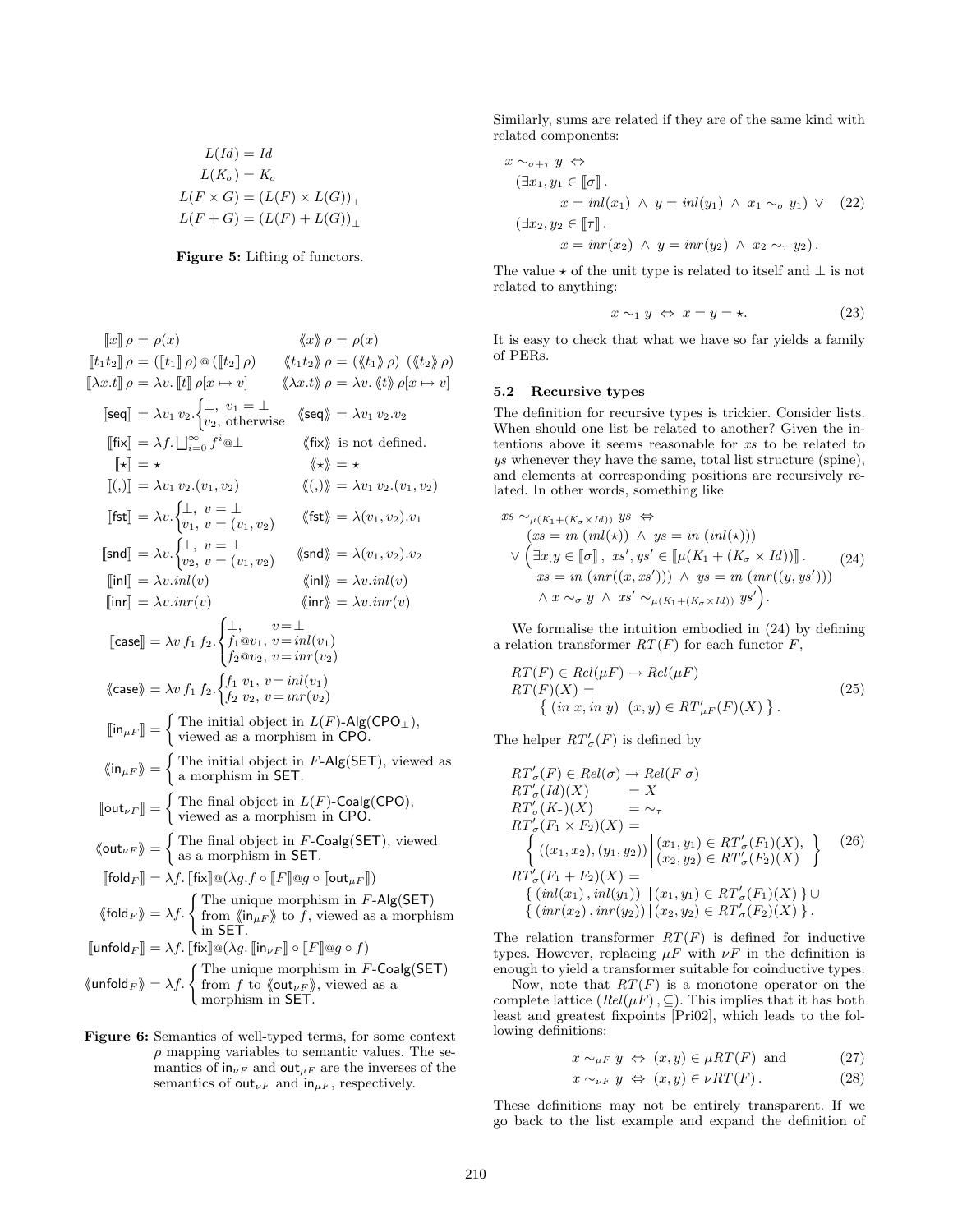$RT(K_1 + (K_\sigma \times Id))$  we get

$$
RT(K_1 + (K_\sigma \times Id))(X) =
$$
  
\n
$$
\{ (in (inl(\star)), in (inl(\star))) \} \cup
$$
  
\n
$$
\{ (in (inr((x, xs))), \mid x, y \in [\![\sigma]\!], x \sim y, \}
$$
  
\n
$$
\{ in (inr((y, ys)))) \mid (xs, ys) \in X \}.
$$
\n(29)

The least and greatest fixpoints of this operator correspond to our original aims for  $\sim_{\mu(K_1 + (K_{\sigma} \times Id))}$  and  $\sim_{\nu(K_1 + (K_{\sigma} \times Id))}$ . (Note that we never consider an infinite inductive list as being total.)

It is still possible to show that what we have defined actually constitutes a family of PERs, but it takes a little more work. First note the two proof principles given by the definitions above: induction,

$$
\forall X \subseteq [\![\mu F]\!]^2. \ RT(F)(X) \subseteq X \ \Rightarrow \ \mu RT(F) \subseteq X, \tag{30}
$$

and coinduction,

$$
\forall X \subseteq [\![\nu F]\!]^2. \ X \subseteq RT(F)(X) \ \Rightarrow \ X \subseteq \nu RT(F). \tag{31}
$$

Many proofs needed for this paper proceed according to a scheme similar to the following one, named IIICI below (Induction-Induction-Induction-Coinduction-Induction):

- *•* First induction over the type structure.
- For inductive types, induction according to (30) and then induction over the functor structure.
- For coinductive types, coinduction according to  $(31)$  and then induction over the functor structure.

Using this scheme it is proved that  $\sim$  is a family of PERs  $[Dan05]$ .

#### **5.3 Properties**

We can prove that  $\sim$  satisfies a number of other properties as well. Before leaving the subject of recursive types, we note that

$$
x \sim_{F \mu F} y \iff in \ x \sim_{\mu F} in \ y \tag{32}
$$

and

$$
x \sim_{\nu} y \Leftrightarrow \ out \ x \sim_{F \nu} \ out \ y \tag{33}
$$

hold, as well as the symmetric statements where  $\mu$ F is replaced by  $\nu F$  and vice versa. This is proved using a method similar to IIICI, but not quite identical. Another method similar to IIICI is used to verify that ∼ satisfies one of our initial goals: if  $\sigma$  does not contain function spaces, then  $x \sim_{\sigma} y$  iff  $x, y \in \text{dom}(\sim_{\sigma})$  and  $x = y$ .

Continuing with order related properties, it is proved using induction over the type structure that  $\sim_\sigma$  is monotone when seen as a function  $\sim_{\sigma} \in [\![\sigma]\!]^2 \to 1_{\bot}$ . This implies that all equivalence classes are upwards closed. We also have (by induction over the type structure) that  $\perp \notin \text{dom}(\sim_{\sigma})$  for almost all types  $\sigma$ . The only exceptions are given by the grammar

$$
\chi ::= \nu \, Id \, | \, \mu K_{\chi} \, | \, \nu K_{\chi}.\tag{34}
$$

Note that  $\llbracket \chi \rrbracket = \{\perp\}$  for all these types.

The (near-complete) absence of bottoms in dom( $\sim$ ) gives us an easy way to show that related values are not always equal: at most types  $\llbracket \text{seq} \rrbracket \sim \llbracket \lambda x. \lambda y. y \rrbracket$  but  $\llbracket \text{seq} \rrbracket \neq$  $[\![\lambda x.\lambda y.y]\!]$ . This example breaks down when seq is used at type  $\chi \to \sigma \to \sigma$  (unless dom $(\sim_{\sigma}) = \emptyset$ ). To be able to prove the fundamental theorem below, let  $\mathcal{L}_1'$  denote the language

consisting of all terms from  $\mathcal{L}_1$  which contain no uses of seq at type  $\chi \to \sigma \to \sigma$ .

Now, by using induction over the term structure instead of the type structure, and then following the rest of IIICI, it is shown that the fundamental theorem of logical relations holds for any term t in  $\mathcal{L}'_1$ : if  $\rho(x) \sim \rho'(x)$  for all free variables  $x$  in a term  $t$ , then

$$
\llbracket t \rrbracket \, \rho \sim \llbracket t \rrbracket \, \rho'.\tag{35}
$$

The fundamental theorem is important because it implies that  $[[t]] \in \text{dom}(\sim_{\sigma})$  for all closed terms  $t : \sigma$  in  $\mathcal{L}'_1$ . In other words, all closed terms in  $\mathcal{L}'_1$  denote total values. Note, however, that  $[[\mathbf{f} \mathbf{x}]] \notin \text{dom}(\sim)$  (at most types) since  $[\![\lambda x.x]\!] \in \text{dom}(\sim) \text{ and } [\![\text{fix }(\lambda x.x)]\!] = \bot.$ 

#### **5.4 Examples**

With moral equality defined we can prove a number of laws for ∼ which are not true for =. As an example, consider  $\eta$ -equality (combined with extensionality):

$$
\forall f, g \in [\![ \sigma \to \tau ]\!].
$$
  

$$
(\forall x \in [\![ \sigma ]\!]. \ f \circledcirc x = g \circledcirc x) \Leftrightarrow f = g.
$$
 (36)

This law is not valid, since the left hand side is satisfied by the distinct values  $f = \perp$  and  $g = \lambda v \perp$ . On the other hand, the following variant follows immediately from the definition of ∼:

$$
\forall f, g \in \text{dom}(\sim_{\sigma \to \tau}).
$$
  

$$
(\forall x \in \text{dom}(\sim_{\sigma}). \ f \circ x \sim g \circ x) \iff f \sim g.
$$
 (37)

As another example, consider currying (1). The corresponding statement,  $[\textit{curry} \circ \textit{uncurray}] \sim [\textit{id}],$  is easily proved using the fundamental theorem (35) and the  $\eta$ law (37) above. We can also prove surjective pairing. Since  $p \in \text{dom}(\sim_{\sigma \times \tau})$  implies that  $p = (x, y)$  for some  $x \in$  $\text{dom}(\sim_{\sigma})$  and  $y \in \text{dom}(\sim_{\tau})$  we get  $\llbracket (\textsf{fst } t, \textsf{snd } t) \rrbracket \rho = \llbracket t \rrbracket \rho,$ given that  $\llbracket t \rrbracket \, \rho \in \text{dom}(\sim)$ .

# **6. Partial surjective homomorphism**

For the main theorem (Section 7) we need to relate values in  $\langle \sigma \rangle$  to values in  $\lbrack \sim_{\sigma} \rbrack$ , the set of equivalence classes of  $\sim_{\sigma}$ . Due to cardinality issues there is in general no total bijection between these sets; consider  $\sigma = (Nat \rightarrow Nat) \rightarrow Nat$  with  $Nat = \mu(K_1 + Id)$ , for instance. We can define a *partial* surjective homomorphism [Fri75] from  $\langle \sigma \rangle$  to  $\lceil \sim_{\sigma} \rceil$ , though. This means that for each type  $\sigma$  there is a partial, surjective function  $j_{\sigma} \in \langle \sigma \rangle \to [\sim_{\sigma}],$  which for function types satisfies

$$
(j_{\tau_1 \to \tau_2} f) (j_{\tau_1} x) = j_{\tau_2} (f x)
$$
 (38)

whenever  $f \in \text{dom}(j_{\tau_1 \to \tau_2})$  and  $x \in \text{dom}(j_{\tau_1})$ . (Here  $\tilde{\to}$  is the partial function space constructor and  $dom(f)$  denotes the domain of the partial function  $f$ . Furthermore we define  $[f] [x] = [f \circ x]$ , which is well-defined.)

The functions  $j_{\sigma} \in \langle \sigma \rangle \to [\sim_{\sigma}]$  are simultaneously proved to be well-defined and surjective by induction over the type structure plus some other techniques for the (omitted) recursive cases. The following basic cases are easy:

$$
\begin{aligned}\nj_{\sigma \times \tau} &\in \langle \! \langle \sigma \times \tau \rangle \! \rangle \stackrel{\sim}{\rightarrow} \; [\sim_{\sigma \times \tau}] \\
j_{\sigma \times \tau} &\in (x, y) = [(\{j_{\sigma} \; x\}, \{j_{\tau} \; y\})],\n\end{aligned} \tag{39}
$$

$$
\begin{aligned}\nj_{\sigma+\tau} &\in \langle \sigma+\tau \rangle \tilde{\to} [\sim_{\sigma+\tau}] \\
j_{\sigma+\tau} \text{ } inl(x) &= [\text{inl}(\{j_{\sigma} \ x\})] \\
j_{\sigma+\tau} \text{ } inr(y) &= [\text{inr}(\{j_{\tau} \ y\})],\n\end{aligned} \tag{40}
$$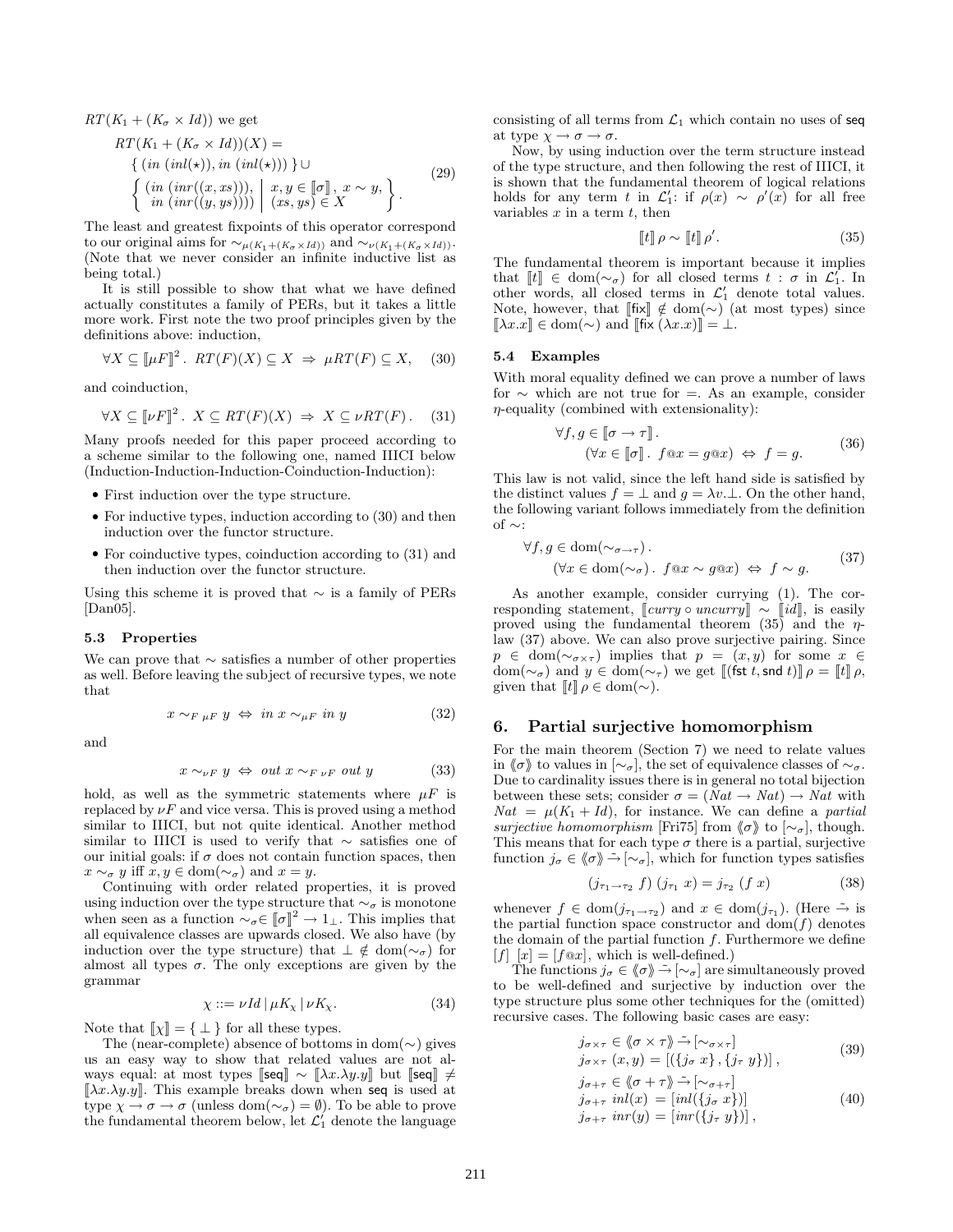and

$$
\begin{aligned}\nj_1 &\in \langle 1 \rangle \rightarrow \sim [\sim_1] \\
j_1 \star &= [\star].\n\end{aligned} \tag{41}
$$

Note the use of  $\{\cdot\}$  to ease the description of these functions.

It turns out to be impossible in general to come up with a total definition of  $j$  for function spaces. Consider the function isInfinite  $\in \langle \text{Cov}(t) \rangle$  (with  $\text{Cov}(t)$  =  $\nu(K_1 + Id)$  and  $Bool = 1 + 1)$  given by

is
$$
isInfinite \; n = \begin{cases} True, & j \; n = [\omega], \\ False, & \text{otherwise.} \end{cases} \tag{42}
$$

(Here  $\omega = \llbracket \text{unfold}_{K_1 + Id} \text{ inr } \star \rrbracket$  is the infinite "natural number",  $True = inl(\star)$  and  $False = inr(\star)$ .) Any surjective homomorphism  $j$  must be undefined for  $is Infinite$ .

Instead we settle for a partial definition. We employ a technique, originating from Friedman [Fri75], which makes it easy to prove that j is homomorphic: if possible, let  $j_{\tau_1 \to \tau_2}$  f be the element  $g \in [\sim_{\tau_1 \to \tau_2}]$  satisfying

$$
\forall x \in \text{dom}(j_{\tau_1}) \,.\, g\ (j_{\tau_1}\ x) = j_{\tau_2}\ (f\ x). \tag{43}
$$

If a  $q$  exists, then it can be shown to be unique (using surjectivity of  $j_{\tau_1}$ ). If no such g exists, then let  $j_{\tau_1 \to \tau_2}$  f be undefined. To show that  $j_{\tau_1 \to \tau_2}$  is surjective we use a lemma stating that  $\langle \sigma \rangle$  is empty iff  $[\sim_{\sigma}]$  is.

The definition of  $j$  for inductive and coinductive types follows the idea outlined for the basic cases above, but is more involved, and we omit it here due to space constraints.

# **7. Main theorem**

Now we get to our main theorem. Assume that  $t$  is a term in  $\mathcal{L}'_1$  with contexts  $\rho$  and  $\rho'$  satisfying

$$
\rho(x) \in \text{dom}(\sim) \ \land \ j \ \rho'(x) = [\rho(x)] \tag{44}
$$

for all variables x free in t. Then we have that  $j \left( \langle t \rangle \rho' \right)$  is well-defined and

$$
j\,\left(\langle\!\langle t\rangle\!\rangle\,\,\rho'\right) = \left[\!\left[\!\left[t\right]\!\right]\,\rho\!\right].\tag{45}
$$

This result can be proved by induction over the structure of  $t$ , induction over the size of values of inductive type and coinduction for coinductive types. The case where  $t$  is an application relies heavily on  $j$  being homomorphic. Note that the proof depends on the particular definition of  $j$  given in Section 6; if we wanted to use a different partial surjective homomorphism then the proof would need to be modified.

As a corollary to the main theorem we get, for any two terms  $t_1, t_2 : \sigma$  in  $\mathcal{L}_1'$  with two pairs of contexts  $\rho_1, \rho_1'$  and  $\rho_2$ ,  $\rho'_2$  both satisfying the conditions of (44) (for  $t_1$  and  $t_2$ , respectively), that

$$
\langle\!\langle t_1 \rangle\!\rangle \rho'_1 = \langle\!\langle t_2 \rangle\!\rangle \rho'_2 \Rightarrow \llbracket t_1 \rrbracket \rho_1 \sim \llbracket t_2 \rrbracket \rho_2. \tag{46}
$$

In other words, if we can prove that two terms are equal in the world of sets, then they are morally equal in the world of domains. When formalised like this the reasoning performed using set-theoretic methods, "fast and loose" reasoning, is no longer loose.

If  $i$  had been injective, then (46) would have been an equivalence. That would mean that we could handle unequalities  $(\neq)$ . The particular j defined here is not injective, which can be shown using the function isIsInfinite  $\in$  $\langle \langle \text{CoNat} \rightarrow \text{Bool} \rangle \rightarrow \text{Bool} \rangle$  given by

isIsInfinite 
$$
f = \begin{cases} True, & f = isInfinite, \\ False, & otherwise. \end{cases}
$$
 (47)

 $(CoNat, is Infinite etc.$  are defined in Section 6.) We get j isIsInfinite = j  $(\lambda f.False)$  (both defined), so j is not injective. In fact, no  $j$  which satisfies the main theorem  $(45)$ and uses the definition above for function spaces  $(43)$  can be injective.

# **8. Category-theoretic approach**

Equation  $(46)$  above is useful partly because SET is a wellunderstood category. For those who prefer to work abstractly instead of working in SET, the following result may be a useful substitute. We define the category PER<sup>∼</sup> as follows:

**Objects** The objects are types  $\sigma$  (without any restrictions).

**Morphisms** The morphisms of type  $\sigma \rightarrow \tau$  are the elements of  $[\sim_{\sigma \to \tau}]$ , i.e. equivalence classes of total functions.

**Composition**  $[f] \circ [q] = [\lambda v. f \circ (q \circ v)].$ 

This category is bicartesian closed, with initial algebras and final coalgebras for (at least) polynomial functors. All the laws that follow from this statement can be used to reason about programs. For instance, it should not be hard to repeat the total proofs from this paper using such laws.

For this method to be immediately useful, the various constructions involved should correspond closely to those in the underlying language. And they do:

- **Initial object** The initial object is  $\mu Id$ , with the unique morphism of type  $\mu Id \to \sigma$  given by  $[\lambda v.\bot]$ .
- **Final object** The final object is 1, with the unique morphism of type  $\sigma \to 1$  given by  $[\lambda v.\star]$ . Note that  $\nu Id$  is isomorphic to 1.
- **Products** The product of  $\sigma$  and  $\tau$  is  $\sigma \times \tau$ . The projections are [[**fst**]] and [[snd]], and given  $[f] : \gamma \to \sigma$  and  $[g] : \gamma \rightarrow \tau$  the unique morphism which "makes the diagram commute" is  $[\lambda v. (f@v, g@v)].$
- **Coproducts** The coproduct of  $\sigma$  and  $\tau$  is  $\sigma + \tau$ . The injections are [[|in|]] and [[|inr]], and given  $[f] : \sigma \to \gamma$ and  $[g] : \tau \to \gamma$  the unique morphism which "makes the diagram commute" is  $[\lambda v.$  [case] @ $v$  @ $f$  @ $g$ ].
- **Exponentials** The exponential of  $\tau$  and  $\sigma$  is  $\sigma \to \tau$ . The apply morphism is  $[\lambda(f, x) \cdot f \circ x]$ , and currying is given by the morphism  $[\lambda f \, x \, y \, f \, \text{O}(x, y)].$
- **Initial algebras** For a polynomial functor F the corresponding initial F-algebra is  $(\mu F, [[\![\mathsf{in}_{\mu F}]]])$ . Given the F-algebra  $[f] : F \nightharpoonup \sigma$ , the unique homomorphism from  $\left[\left[\begin{matrix} \textsf{in}_{\mu F} \end{matrix}\right]\right]$  is  $\left[\left[\begin{matrix} \textsf{fold}_F \end{matrix}\right] \text{Q} f\right]$ .
- **Final coalgebras** For a polynomial functor F the corresponding final F-coalgebra is  $(\nu F, [[\text{out}_{\nu F}]])$ . Given the F-coalgebra  $[f] : \sigma \to F \sigma$ , the unique homomorphism to  $\llbracket \mathsf{out}_{\nu F} \rrbracket$  is  $\llbracket \mathsf{unfold}_F \rrbracket \mathsf{@} f \rrbracket.$

The proofs of these properties are rather easy, and do not require constructions like j.

The partial surjective homomorphism  $j$  fits into the category-theoretic picture anyway: it can be extended to a partial functor to PER<sup>∼</sup> from the category which has types  $\sigma$  as objects, total functions between the corresponding set-theoretic domains  $\langle \sigma \rangle$  as morphisms, and ordinary function composition as composition of morphisms. The object part of this functor is the identity, and the morphism part is given by the function space case of  $j$ .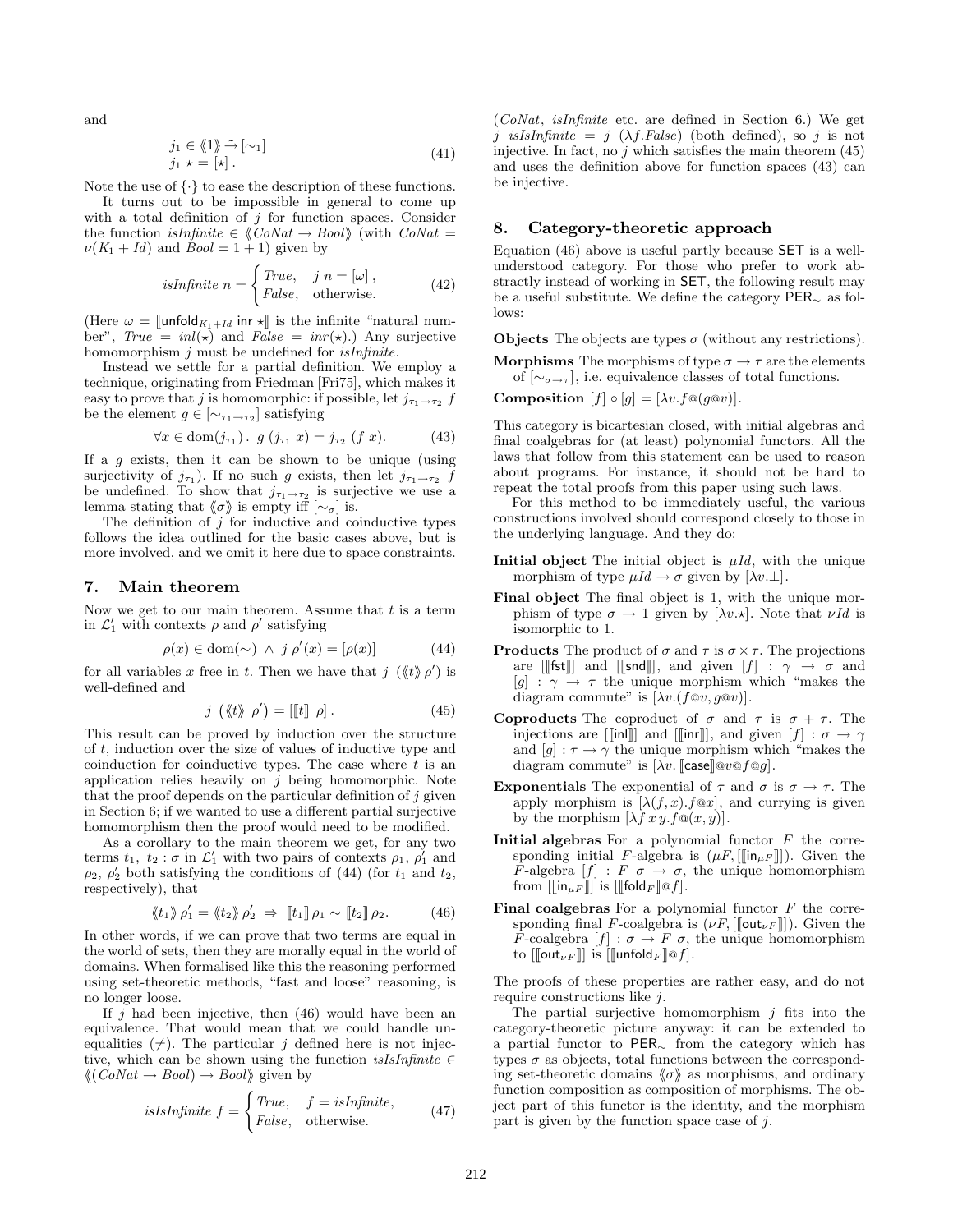# **9. Review of example**

After having introduced the main theoretic body, let us now revisit the example from Section 2.

We verified that  $revMap = reverse \circ map (\lambda x.x - y)$  is the left inverse of  $mapRev = map (\lambda x.y + x)$   $\circ$  reverse in a total setting. Let us express this result using the language introduced in Section 3. The type of the functions becomes  $ListNat \rightarrow ListNat$ , where  $ListNat$  is the inductive type  $\mu(K_1 + (K_{Nat} \times Id))$  of lists of natural numbers, and Nat is the inductive type  $\mu(K_1 + Id)$ . Note also that the functions reverse, map,  $(+)$  and  $(-)$  can be expressed using folds, so the terms belong to  $\mathcal{L}_1$ . Finally note that seq is not used at a type  $\chi \to \sigma \to \sigma$  with  $\bot \in \mathrm{dom}(\sim_\chi),$  so the terms belong to  $\mathcal{L}'_1$ , and we can make full use of the theory.

Our earlier proof in effect showed that

$$
\langle \langle revMap \circ mapRev \rangle \, [y \mapsto n] = \langle id \rangle \tag{48}
$$

for an arbitrary  $n \in \langle Nat \rangle$ , which by (46) implies that

$$
[revMap \circ mapRev] [y \mapsto n'] \sim_{ListNat \to ListNat} [id] \quad (49)
$$

whenever  $n' \in \text{dom}(\sim_{Nat})$  and  $[n'] = j \, n$  for some  $n \in$  $\langle Nat \rangle$ . By the fundamental theorem (35) and the main theorem (45) we have that  $\llbracket t \rrbracket$  satisfies the conditions for  $n'$  for any closed term  $t \in \mathcal{L}'_1$  of type *Nat*. This includes all total, finite natural numbers.

It remains to interpret ∼*ListNat*→*ListNat*. Denote the left hand side of (49) by f. The equation implies that  $f@xs \sim$  $ys$  whenever  $xs \sim ys$ . By using the fact (mentioned in Section 5.3) that  $xs \sim_{ListNat} ys$  iff  $xs \in \text{dom}(\sim_{ListNat})$  and  $xs = ys$ , we can restate the equation as  $f@xs = xs$  whenever  $xs \in \text{dom}(\sim_{ListNat}).$ 

We want  $xs \in \text{dom}(\sim_{ListNat})$  to mean the same as "xs" is total and finite". We defined totality to mean "related according to  $\sim$ " in Section 5, so xs ∈ dom( $\sim$ <sub>ListNat</sub>) iff xs is total. We have not defined finiteness, though. However, with any reasonable definition we can be certain that  $x$   $\in$ dom( $\sim_{\sigma}$ ) is finite if  $\sigma$  does not contain function spaces or coinductive types; in the absence of such types we can define a function  $size_{\sigma} \in \text{dom}(\sim_{\sigma}) \to \mathbb{N}$  which has the property that size  $x' <$  size x whenever x' is a structurally smaller part of x, such as with  $x = inl(x')$  or  $x = in (x', x'')$ .

Hence we have arrived at the statement proved by the more elaborate proof in Section 2: for all total and finite lists  $xs$  and all total and finite natural numbers  $n$ ,

$$
[(\text{revMap}\circ\text{mapRev})\text{ xs}][y \mapsto n] = [xs]. \qquad (50)
$$

This means that we have proved a result about the partial language without having to manually propagate preconditions. At first glance it may seem as if the auxiliary arguments spelled out in this section make using total methods more expensive than we first indicated. However, note that the various parts of these arguments only need to be carried out at most once for each type. They do not need to be repeated for every new proof.

# **10. Partial reasoning is sometimes preferable**

This section discusses an example of a different kind from the one given in Section 2; an example where partial reasoning (i.e. reasoning using the domain-theoretic semantics directly) seems to be more efficient than total reasoning.

We define two functions sums and diffs, both of type  $ListNat \rightarrow ListNat$ , with the inductive types  $ListNat$  and Nat defined just like in Section 9. The function sums takes

a list of numbers and calculates their running sum, and diffs performs the left inverse operation, along the lines of

*sums* 
$$
[3, 1, 4, 1, 5] = [3, 4, 8, 9, 14]
$$
, and  $(51)$ 

$$
diffs [3, 4, 8, 9, 14] = [3, 1, 4, 1, 5]
$$
\n
$$
(52)
$$

(using standard syntactic sugar for lists and natural numbers). The aim is to prove that

$$
\langle\!\langle\mathit{diffs}\circ\mathit{sums}\rangle\!\rangle = \langle\!\langle\mathit{id}\rangle\!\rangle. \tag{53}
$$

We do that in Section 10.1. Alternatively, we can implement the functions in  $\mathcal{L}_2$  and prove that

$$
[diffs \circ sums] @ xs = xs \tag{54}
$$

for all total, finite lists  $xs \in \llbracket ListNat \rrbracket$  containing total, finite natural numbers. That is done in Section 10.2. We then compare the experiences in Section 10.3.

#### **10.1 Using total reasoning**

First let us implement the functions in  $\mathcal{L}'_1$ . To make the development easier to follow, we use some syntax borrowed from Haskell. We also use the function foldr, modelled on its Haskell namesake:

$$
foldr : (\sigma \to (\tau \to \tau)) \to \tau
$$
  
\n
$$
\to \mu(K_1 + (K_{\sigma} \times Id)) \to \tau
$$
  
\n
$$
foldr f x =
$$
  
\n
$$
fold_{K_1 + (K_{\sigma} \times Id)} (\lambda y \text{.case } y (\lambda \text{...} x)
$$
  
\n
$$
(\lambda p.f \text{ (fst } p) \text{ (snd } p))).
$$
\n(55)

The following is a simple, albeit inefficient, recursive implementation of sums:

$$
sums : ListNat \rightarrow ListNat
$$
  
\n
$$
sums = foldr \ add \ [ \ ],
$$
\n(56)

where

$$
add: Nat \rightarrow ListNat \rightarrow ListNat
$$
  

$$
add x y s = x : map (\lambda y.x + y) y s.
$$
 (57)

Here  $(+)$  and  $(-)$  (used below) are implemented as folds, in a manner analogous to  $(7)$  and  $(8)$  in Section 2. The function map can be implemented using foldr:

$$
\begin{array}{ll}\n\text{map} : (\sigma \to \tau) \to \mu(K_1 + (K_\sigma \times Id)) \\
\to \mu(K_1 + (K_\tau \times Id)) \\
\text{map } f = \text{foldr } (\lambda x \text{ ys.f } x : \text{ys } | \, ].\n\end{array} \tag{58}
$$

The definition of *diffs* uses similar techniques:

$$
diffs: ListNat \rightarrow ListNat
$$
  

$$
diffs = foldr \, sub \, [ \, ],
$$
  
(59)

where

$$
sub: Nat \to ListNat \to ListNat
$$
  
\n
$$
sub x y s = x : toHead (\lambda y . y - x) y s.
$$
 (60)

The helper function *toHead* applies a function to the first element of a non-empty list, and leaves empty lists unchanged:

$$
toHead: (Nat \rightarrow Nat) \rightarrow ListNat \rightarrow ListNat
$$
  

$$
toHead f (y : ys) = f y : ys
$$
  

$$
toHead f [] = [].
$$
 (61)

Now let us prove (53). We can use fold fusion [BdM96],

$$
g \circ foldr \ f \ e = foldr \ f' \ e'
$$
  

$$
\Leftarrow \ g \ e = e' \ \land \ \forall x, y. \ g \ (f \ x \ y) = f' \ x \ (g \ y).
$$
 (62)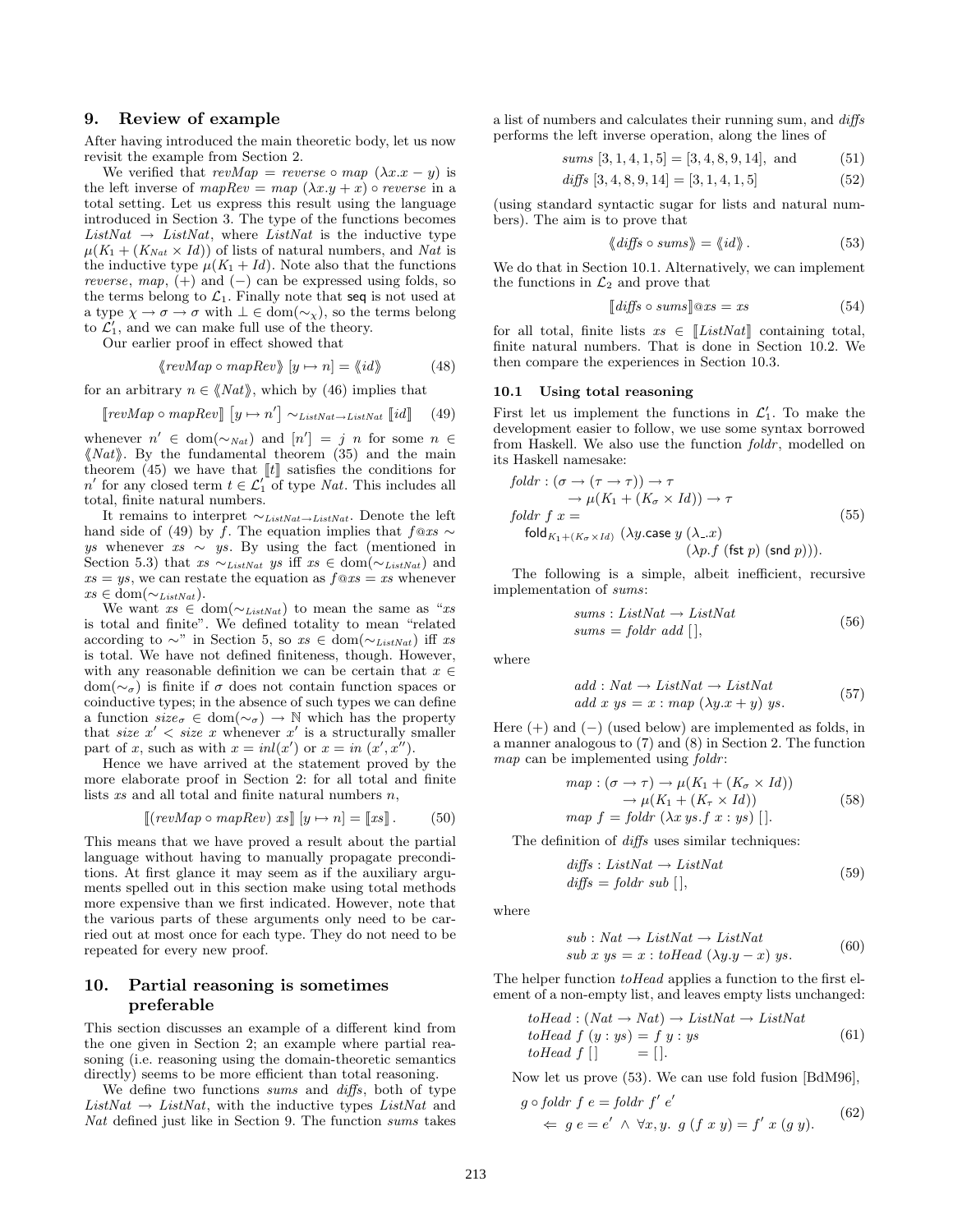(For simplicity we do not write out the semantic brackets  $\langle \cdot \rangle$ , or any contexts.) We have

$$
diffs \circ sums = id
$$
  
\n
$$
\Leftrightarrow \{\text{definition of sums, } id = foldr \ (\text{:}) \ [\ ]\}
$$
  
\n
$$
diffs \circ foldr \ add \ [ ] = foldr \ (\text{:}) \ [ ]
$$
  
\n
$$
\Leftrightarrow \{\text{fold fusion}\}
$$
  
\n
$$
diffs \ [ ] = [] \ \wedge
$$

 $\forall x, y$ s. diffs (add x ys) = x : diffs ys.

The first conjunct is trivial, and the second one can be proved by using the lemmas

$$
(\lambda y. y - x) \circ (\lambda y. x + y) = id \tag{63}
$$

and

diffs o map 
$$
(\lambda y.x + y) = toHead (\lambda y.x + y) \circ diffs.
$$
 (64)

To prove the second lemma we use fold-map fusion [BdM96],

$$
foldr \ f \ e \circ map \ g = foldr \ (f \circ g) \ e. \tag{65}
$$

We have

$$
diffs \circ map \ (\lambda y.x + y)
$$
\n
$$
= \{definition of \ diffs\}
$$
\n
$$
foldr \ sub \ [\ ] \circ map \ (\lambda y.x + y)
$$
\n
$$
= \{fold-map \ fusion\}
$$
\n
$$
foldr \ (sub \ \Diamond \ \lambda y.x + y)) \ [[\ ]
$$
\n
$$
= \{fold \ fusion, \ see \ below\}
$$
\n
$$
toHead \ (\lambda y.x + y) \circ foldr \ sub \ [[\ ]
$$
\n
$$
= \{definition \ of \ diffs\}
$$
\n
$$
toHead \ (\lambda y.x + y) \circ diffs.
$$

To finish up we have to verify that the preconditions for fold fusion are satisfied above,

$$
toHead\ (\lambda y.x + y)\ [] = []\tag{66}
$$

and

$$
\forall y, ys. \text{ toHead } (\lambda y.x + y) (sub y ys) =(sub \circ (\lambda y.x + y)) y (toHead (\lambda y.x + y) ys).
$$
 (67)

The first one is yet again trivial, and the second one can be proved by using the lemma

$$
\lambda z. z - y = (\lambda z. z - (x + y)) \circ (\lambda y. x + y). \tag{68}
$$

#### **10.2 Using partial reasoning**

Let us now see what we can accomplish when we are not restricted to a total language. Yet again we borrow some syntax from Haskell; most notably we do not use fix directly, but define functions using recursive equations instead.

The definitions above used structural recursion. The programs below instead use structural corecursion, as captured by the function unfoldr, which is based on the standard unfold for lists as given by the Haskell Report [PJ03]:

$$
unfoldr : (\tau \to (1 + (\sigma \times \tau))) \to \tau
$$
  
\n
$$
\to \mu(K_1 + (K_\sigma \times Id))
$$
  
\n
$$
unfoldr f b = \text{case } (f b)
$$
  
\n
$$
(\lambda - [] )
$$
  
\n
$$
(\lambda p.\text{fst } p : unfoldr f (\text{snd } p)).
$$
\n(69)

Note that we cannot use unfold here, since it has the wrong type. We can write *unfoldr* with the aid of fix, though. In total languages inductive and coinductive types cannot easily be mixed; we do not have the same problem in partial languages.

The corecursive definition of sums,

$$
sums: ListNat \rightarrow ListNat
$$
  
sums  $xs = unfoldr next (0, xs),$  (70)

with helper *next*,

next: 
$$
(Nat \times ListNat)
$$
  
\n $\rightarrow (1 + (Nat \times (Nat \times ListNat)))$   
\nnext (e, [] ) = inl \*  
\nnext (e, x : xs) = inr (e + x, (e + x, xs)), (71)

should be just as easy to follow as the recursive one, if not easier. Here we have used the same definitions of  $(+)$  and  $(-)$ as above, and 0 is shorthand for  $\mathsf{in}_{\mathit{Nat}}$  (inl  $\star$ ). The definition of diffs,

$$
diffs: ListNat \rightarrow ListNat
$$
  
diffs xs = unfoldr step (0, xs), (72)

with step,

$$
step: (Nat \times ListNat)
$$
  
\n
$$
\rightarrow (1 + (Nat \times (Nat \times ListNat)))
$$
  
\n
$$
step (e, [] ) = in1 \star
$$
  
\n
$$
step (e, x : xs) = inr (x - e, (x, xs)),
$$
\n(73)

is arguably more natural than the previous one.

Now we can prove  $(54)$  for all total lists containing total, finite natural numbers; we do not need to restrict ourselves to finite lists. To do that we use the approximation lemma [HG01],

$$
xs = ys \quad \Leftrightarrow \quad \forall n \in \mathbb{N}. \text{ approx } n \text{ as } = \text{approx } n \text{ ys}, \tag{74}
$$

where the function approx is defined by

$$
\begin{aligned}\n\text{approx} \in \mathbb{N} &\rightarrow \left[ \mu(K_1 + (K_\sigma \times Id)) \right] \\
&\rightarrow \left[ \mu(K_1 + (K_\sigma \times Id)) \right] \\
\text{approx 0} &\quad - \quad = \bot \\
\text{approx} (n+1) \perp &\quad = \bot \\
\text{approx} (n+1) \left[ \right] &\quad = \left[ \right] \\
\text{approx} (n+1) (x:xs) &\quad = x: \text{approx n xs.}\n\end{aligned} \tag{75}
$$

Note that this definition takes place on the meta-level, since the natural numbers N do not correspond to any type in our language.

We have the following (yet again ignoring semantic brackets and contexts and also all uses of @):

 $\forall$  total xs containing total, finite numbers.

$$
(\textit{diffs} \circ \textit{sums}) \textit{xs} = \textit{xs}
$$

⇔ {approximation lemma}

∀ total xs containing total, finite numbers.

 $\forall n \in \mathbb{N}$ . approx n ((diffs  $\circ$  sums) xs) = approx n xs

```
⇔ {predicate logic, definition of diffs, sums and ◦}
```
- $∀n ∈ ℕ. ∀ total xs containing total, finite numbers.$ approx n (unfoldr step  $(0, \text{unfoldr} \text{ next } (0, \text{xs}))$ ) approx n xs
- $\Leftarrow$  {generalise, 0 is total and finite}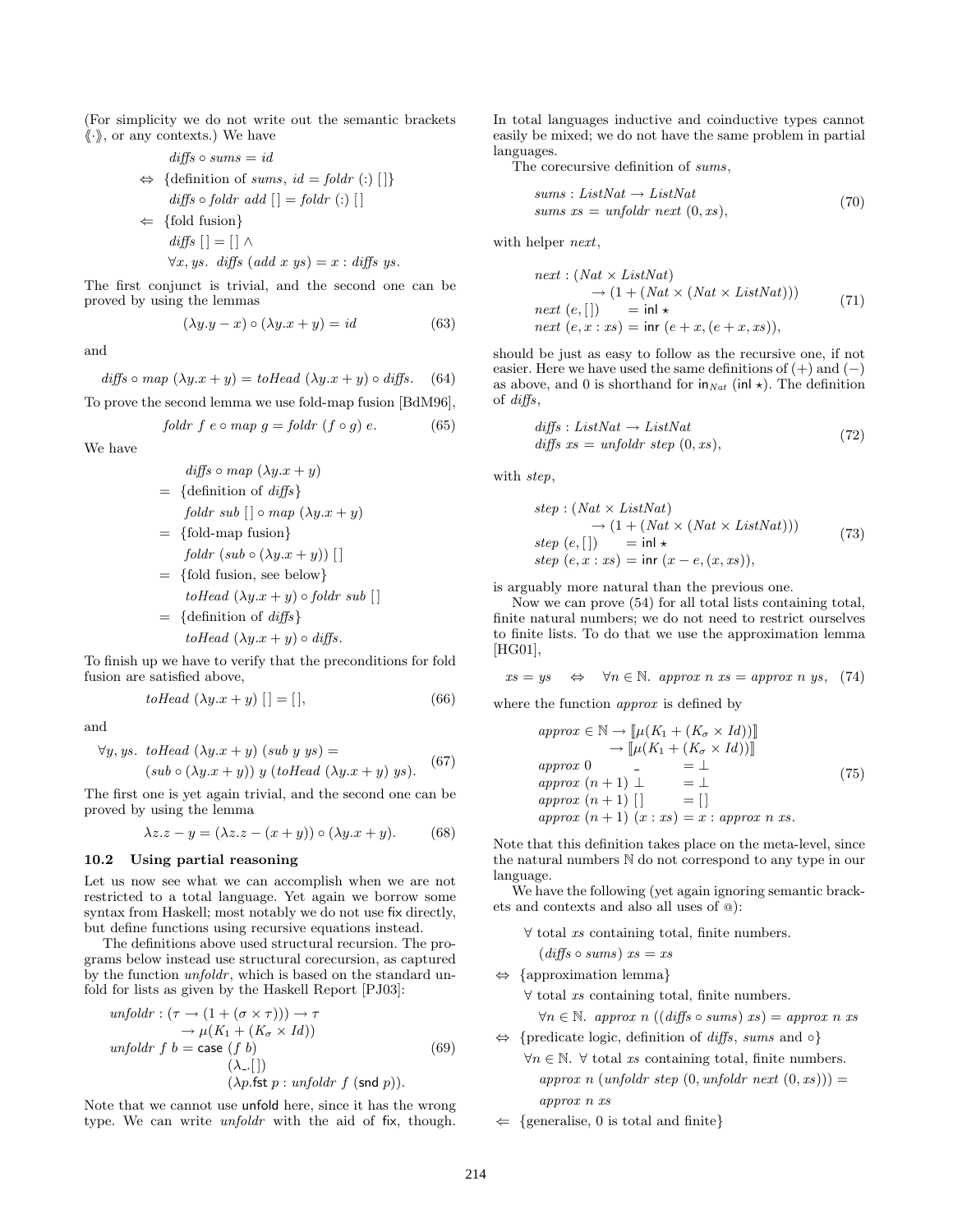$\forall n \in \mathbb{N}$ .  $\forall$  total xs containing total, finite numbers.

 $\forall$  total and finite y.

approx n (unfoldr step  $(y, \text{unfoldr} \text{ next } (y, \text{xs}))$ ) approx n xs.

We proceed by induction on the natural number  $n$ . The  $n = 0$  case is trivial. For  $n = k + 1$  we have two cases,  $xs = []$  and  $xs = z : zs$  (with z being a total, finite natural number, etc.). The first case is easy, whereas the second one requires a little more work:

approx  $(k+1)$  $(unfoldr step (y, unfoldr next (y, z: zs)))$  $= \{ \text{definition of} \text{unfold}r, \text{ next} \text{ and } \text{step} \}$ approx  $(k+1)$  $((y + z) - y)$ : unfoldr step  $(y + z, \text{unfoldr} \text{ next } (y + z, \text{zs})))$  $= \{(y + z) - y = z \text{ for } y, z \text{ total and finite}\}$ approx  $(k+1)$  $(z : unfoldr step (y + z, unfoldr next (y + z, zs)))$  $= \{ \text{definition of } approx \}$ z : approx k  $(unfoldr step (y + z, unfoldr next (y + z, zs)))$  $=$  {inductive hypothesis,  $y + z$  is total and finite} z : approx k zs  $= \{$  definition of *approx* $\}$ approx  $(k+1)(z:zs)$ .

Note that we need a lemma stating that  $y + z$  is total and finite whenever  $y$  and  $z$  are.

#### **10.3 Comparison**

The last proof above, based on reasoning using domaintheoretic methods, is arguably more concise than the previous one, especially considering that it is more detailed. It also proves a stronger result, since it is not limited to finite lists.

In the short example in Section 2 we had to explicitly propagate preconditions through both map and reverse. In comparison, in this longer example we only had to propagate preconditions through  $(+)$  (in the penultimate step of the last proof). Notice especially the second step of the last case above. The variables  $y$  and  $z$  were assumed to be finite and total, and hence the lemma  $(y+z)-y=z$  could immediately be applied.

There is of course the possibility that the set-theoretic implementation and proof are unnecessarily complex. Note for instance that the domain-theoretic variants work equally well in the set-theoretic world, if we go for coinductive instead of inductive lists, and replace the approximation lemma with the take lemma [HG01]. Using such techniques in a sense leads to more robust results, since they never require preconditions of the kind above to be propagated manually.

However, since inductive and coinductive types are not easily mixed we cannot always go this way. If, for example, we want to process the result of sums using a fold, then we cannot use coinductive lists. In general we cannot use hylomorphisms [MFP91], unfolds followed by folds, in a total setting. If we want or need to use a hylomorphism, then we have to use a partial language.

# **11. Strict languages**

We can treat strict languages (at least the somewhat odd language introduced below) using the framework developed so far by modelling strictness using seq, just like strict data type fields are handled in the Haskell Report [PJ03]. For simplicity we reuse the previously given set-theoretic semantics, and also all of the domain-theoretic semantics, except for one rule, the one for application.

More explicitly, we define the domain-theoretic, strict semantics  $[\![\cdot]\!]_+$  by  $[\![\sigma]\!]_+ = [\![\sigma]\!]$  for all types. For terms we let application be strict,

$$
\llbracket t_1 t_2 \rrbracket_{\perp} \rho = \begin{cases} \left( \llbracket t_1 \rrbracket_{\perp} \rho \right) \circledast \left( \llbracket t_2 \rrbracket_{\perp} \rho \right), & \llbracket t_2 \rrbracket_{\perp} \rho \neq \perp, \\ \perp, & \text{otherwise.} \end{cases} \tag{76}
$$

Abstractions are treated just as before,

$$
\llbracket \lambda x. t \rrbracket_{\perp} \, \rho = \lambda v. \, \llbracket t \rrbracket_{\perp} \, \rho[x \mapsto v], \tag{77}
$$

and whenever  $t$  is not an application or abstraction we let  $\llbracket t \rrbracket_{\pm, \rho} = \llbracket t \rrbracket \, \rho.$ 

We then define a type-preserving syntactic translation <sup>∗</sup> on  $\mathcal{L}_1$ , with the intention of proving that  $\llbracket t \rrbracket_\perp \rho = \llbracket t^* \rrbracket \rho$ . The translation is as follows:

$$
t^* = \begin{cases} \text{seq } t_2^* \ (t_1^* \ t_2^*), & t = t_1 \ t_2, \\ \lambda x . t_1^*, & t = \lambda x . t_1, \\ t, & \text{otherwise.} \end{cases} \tag{78}
$$

The desired property follows easily by induction over the structure of terms. It is also easy to prove that  $\langle t \rangle \rho =$  $\langle\!\langle t^*\rangle\!\rangle \rho.$ 

Given these properties we can easily prove the variants of the main theorem  $(45)$  and its corollary  $(46)$  that result from replacing  $[\![\cdot]\!]$  with  $[\![\cdot]\!]_\perp$ . The category-theoretic results from Section 8 immediately transfer to this new setting since the category is the same and  $\llbracket t \rrbracket_{\perp} = \llbracket t \rrbracket$  for all closed terms t not containing applications.

# **12. Related work**

The notion of totality used above is very similar to that used by Scott [Sco76]. Aczel's interpretation of Martin-Löf type theory [Acz77] is also based on similar ideas, but types are modelled as predicates instead of PERs. That work has been extended by Smith [Smi84], who interprets a polymorphic variant of Martin-Löf type theory in an untyped language which shares many properties with our partial language  $\mathcal{L}_2$ ; he does not consider coinductive types or seq, though. Beeson considers a variant of Martin-Löf type theory with W-types [Bee82]. W-types can be used to model strictly positive inductive and coinductive types [Dyb97, AAG05]. Modelling coinductive types can also be done in other ways [Hal87], and the standard trick of coding non-strict evaluation using function spaces (*force* and *delay*) may also be applicable. Furthermore it seems as if Per Martin-Löf, in unpublished work, considered lifted function spaces in a setting similar to [Smi84].

The method we use to relate the various semantic models is basically that of Friedman [Fri75]; his method is more abstract, but defined for a language with only base types, natural numbers and functions.

Scott mentions that a category similar to PER<sup>∼</sup> is bicartesian closed [Sco76].

There is a vast body of literature written on the subject of Aczel interpretations, PER models of types, and so on, and some results may be known as folklore without having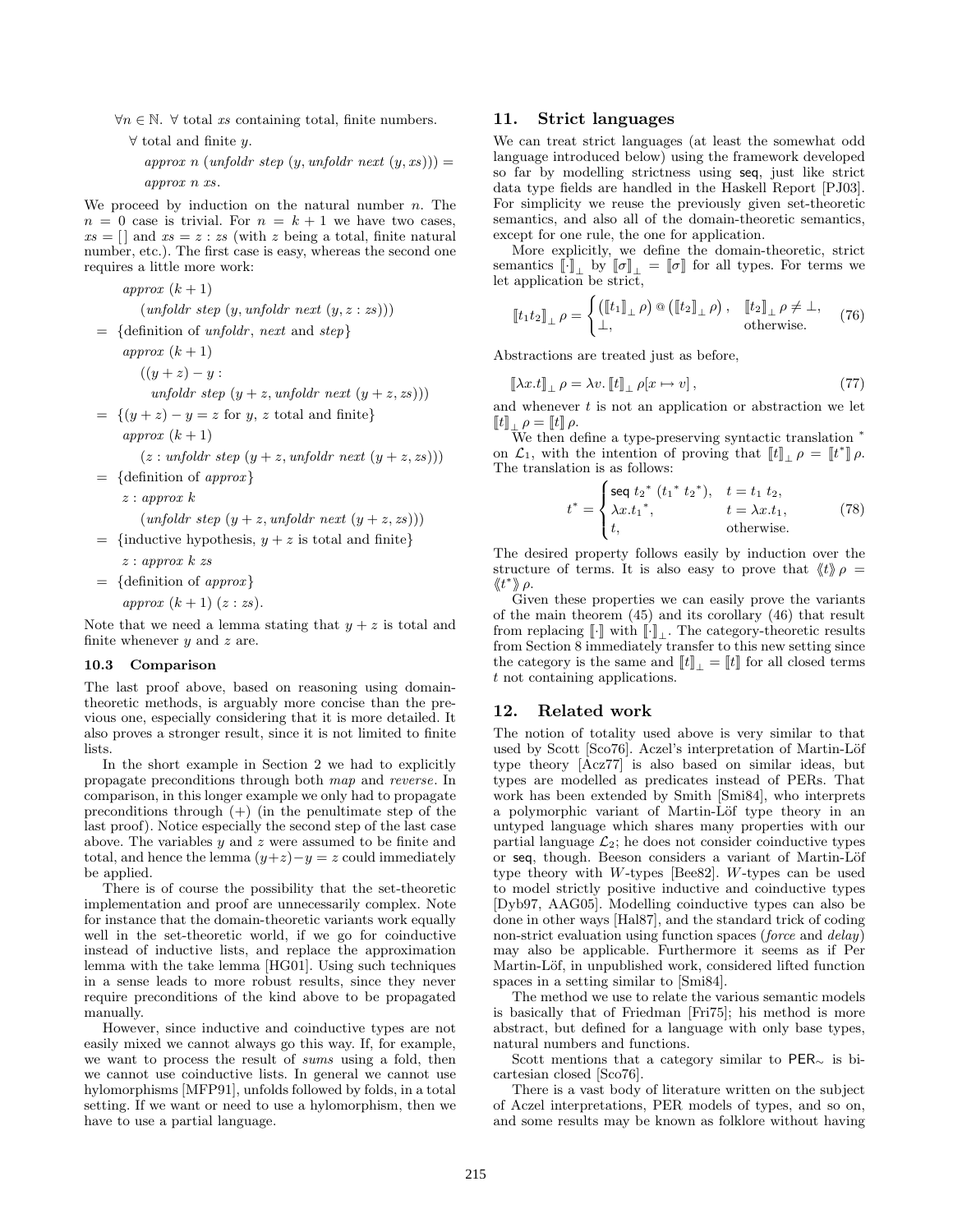been published. This text can be seen as a summary of some results, most of them previously known in one form or another, that we consider important for reasoning about functional programs. By writing down the results we make the details clear. Furthermore we apply the ideas to the problem of reasoning about programs, instead of using them only to interpret one theory in another. This is quite a natural idea, so it is not unreasonable to expect that others have made similar attempts. We know about [Dyb85], in which Dybjer explains how one can reason about an untyped partial language using total methods for expressions that are typeable (corresponding to our total values). We have not found any work that discusses fast and loose reasoning for strict languages.

Another angle on the work presented here is that we want to get around the fact that many category-theoretic isomorphisms are missing in categories like CPO. For instance, one cannot have a cartesian closed category with coproducts and fixpoints for all morphisms [HP90]. In this work we disallow all fixpoints except well-behaved ones that can be expressed as folds and unfolds. Another approach is to disallow recursion explicitly for sum types [BB91]. The MetaSoft project (see e.g. [BT83, Bli87]) advocated using "naive denotational semantics", a denotational semantics framework that does not incorporate reflexive domains. This means that some fixpoints (both on the type and the value level) are disallowed, with the aim that the less complex denotational structures may instead simplify understanding.

A case can be made for sometimes reasoning using a conservative approximate semantics, obtaining answers that are not always exactly correct [DJ04, discussion]. Programmers using languages like Haskell often ignore issues related to partiality anyway, so the spirit of many programs can be captured without treating all corner cases correctly. The methods described in this paper in a sense amount to using an approximate semantics, but with the ability to get exactly correct results by translating results involving ∼ to equalities with preconditions.

There is some correspondence between our approach and that of total and partial correctness reasoning for imperative programs, for example with Dijkstra's wp and wlp predicate transformers [Dij76]. In both cases, simpler approximate methods can be used to prove slightly weaker results than "what one really wants". However, in the w(l)p case, conjoining partial correctness with termination yields total correctness. In contrast, in our case, there is in general no (known) simple adjustment of a fast and loose proof to make a true proof of the same property. Nevertheless, the fast and loose proof already yields a true proof of a related property.

Sometimes it is argued that total functional programming should be used to avoid the problems with partial languages. Turner does that in the context of a language similar to the total one described here [Tur96], and discusses methods for circumventing the limitations associated with mandatory totality.

#### **13. Discussion and future work**

We have justified reasoning about functional languages containing partial and infinite values and lifted types, including lifted functions, using total methods. Two total methods were described, one based on a set-theoretic semantics and one based on a bicartesian closed category, both using a partial equivalence relation to interpret results in the context of a domain-theoretic semantics.

We have focused on equational reasoning. However,

note that, by adding and verifying some extra axioms, the category-theoretic approach can be used to reason about unequalities  $(\neq)$ . Given this ability it should be possible to handle more complex logical formulas as well; we have not examined this possibility in detail, though. Since the method of Section 7 (without injective  $j$ ) cannot handle unequalities, it is in some sense weaker.

The examples in Sections 2 and 10 indicate that total methods are sometimes cheaper than partial ones, and sometimes more expensive. We have not performed any quantitative measurements, so we cannot judge the relative frequency of these two outcomes. One reasonable conclusion is that it would be good if total and partial methods could be mixed without large overheads. We have not experimented with this, but can still make some remarks.

First it should be noted that  $\sim$  is not a congruence: we can have  $x \sim y$  but still have  $f \otimes x \not\sim f \otimes y$  (if  $f \notin$ dom(∼)). We can still use an established fact like  $x \sim y$ by translating the statement into a form using preconditions and equality, like we did in Section 9. This translation is easy, but may result in many nontrivial preconditions, perhaps more preconditions than partial reasoning would lead to. When this is not the case it seems as if using total reasoning in some leaves of a proof, and then partial reasoning on the top-level, should work out nicely.

Another observation is that, even if some term  $t$  is written in a partial style (using fix), we may still have  $[[t]] \in \text{dom}(\sim)$ . This would for example be the case if we implemented *foldr* (see Section  $10.1$ ) using fix instead of fold. Hence, if we explicitly prove that  $[[t]] \in \text{dom}(\sim)$  then we can use t in a total setting. This proof may be expensive, but enables us to use total reasoning on the top-level, with partial reasoning in some of the leaves.

Now on to other issues. An obvious question is whether one can extend the results to more advanced languages incorporating stronger forms of recursive types, polymorphism, or type constructors. Adding polymorphism would give us an easy way to transform free theorems [Rey83, Wad89] from the set-theoretic side (well, perhaps not settheoretic  $[Rey84]$  to the domain-theoretic one. It should be interesting to compare those results to other work involving free theorems and seq [JV04].

However, the main motivation for treating a more advanced type system is that we want the results to be applicable to languages like Haskell, and matching more features of Haskell's type system is important for that goal. Still, the current results should be sufficient to reason about monomorphic Haskell programs using only polynomial recursive types, with one important caveat: Haskell uses the sums-of-products style of data type definitions. When simulating such definitions using binary type constructors, extra bottoms are introduced. As an example,  $[\![\mu(K_1 + Id)]\!]$ contains the different values in  $(int(\perp))$  and in  $(int(\star))$ , but since the constructor Zero is nullary the Haskell data type Nat from Section 2 does not contain an analogue of in  $(nl(\perp))$ . One simple but unsatisfactory solution to this problem is to restrict the types used on the Haskell side to analogues of those discussed in this paper. Another approach is of course to rework the theory using sums-of-products style data types. We foresee no major problems with this, but some details may require special attention.

# **Acknowledgments**

Thanks to Thierry Coquand and Peter Dybjer for pointing out related work and giving us feedback. Thanks also to